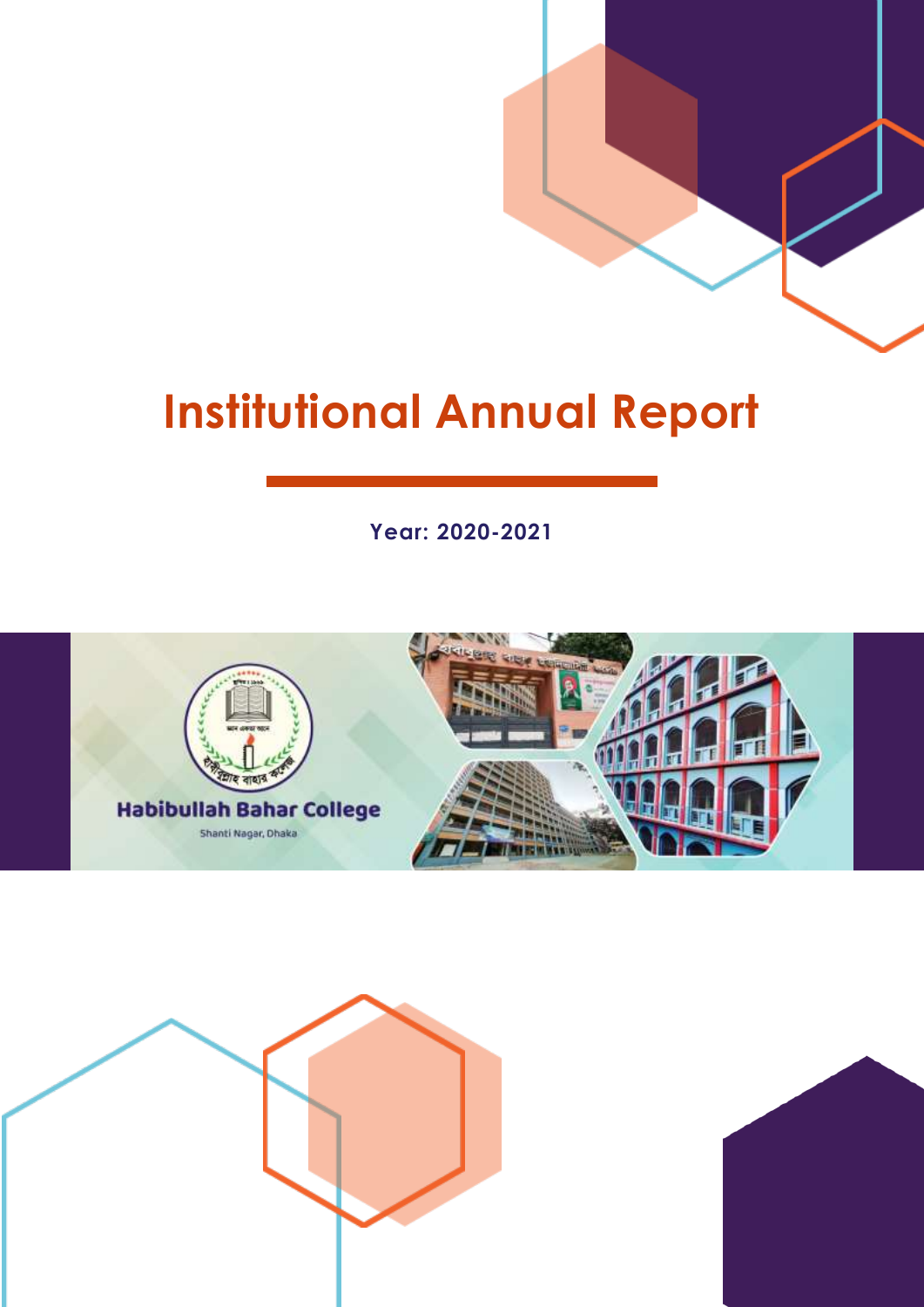



#### **Message**

Habibullah Bahar College has been moving forward with confidence since its inception with the objective of providing quality education, despite being plagued by thousands of problems. In the 21st century, well-educated human resources are the mainstay of the world as a developed nation in the stream of knowledge and science. Educational institutions and teachers work in an undoubted way to develop this valuable human resource.

I would like to express my gratitude to the people who have been cooperating at all levels since the establishment of the college. I acknowledge the best wishes and eternal blessings of those who have been able to provide services to the organization through their efforts and blessings.

The college has an efficient, hardworking and knowledgeable governing body, experienced teachers and all facilities for modern education. The college offers honours and master's courses on 27 subjects under the National University.

Despite the covid-19 scenario, our college has executed various CEDP-sponsored programs. The CEDP college team has finished preparing the yearly project proposal for the next two years, and they are currently working on it.

We want the cooperation of all members of the society in combining ideals and objectives. We would like to make the college known as an education development friendly for all through team work with valuable suggestions and cooperation from all sections of the civil society, including constructive criticism of the overall development of this institution and implementation of future plans.

Thanks to all.

Dr. Abdul Jabbar Miah **Principal** 



Habibullah Bahar **College** Shantinagar, Dhaka

01552451792





hbuc.college@gmail. com



www.hbuc.edu.bd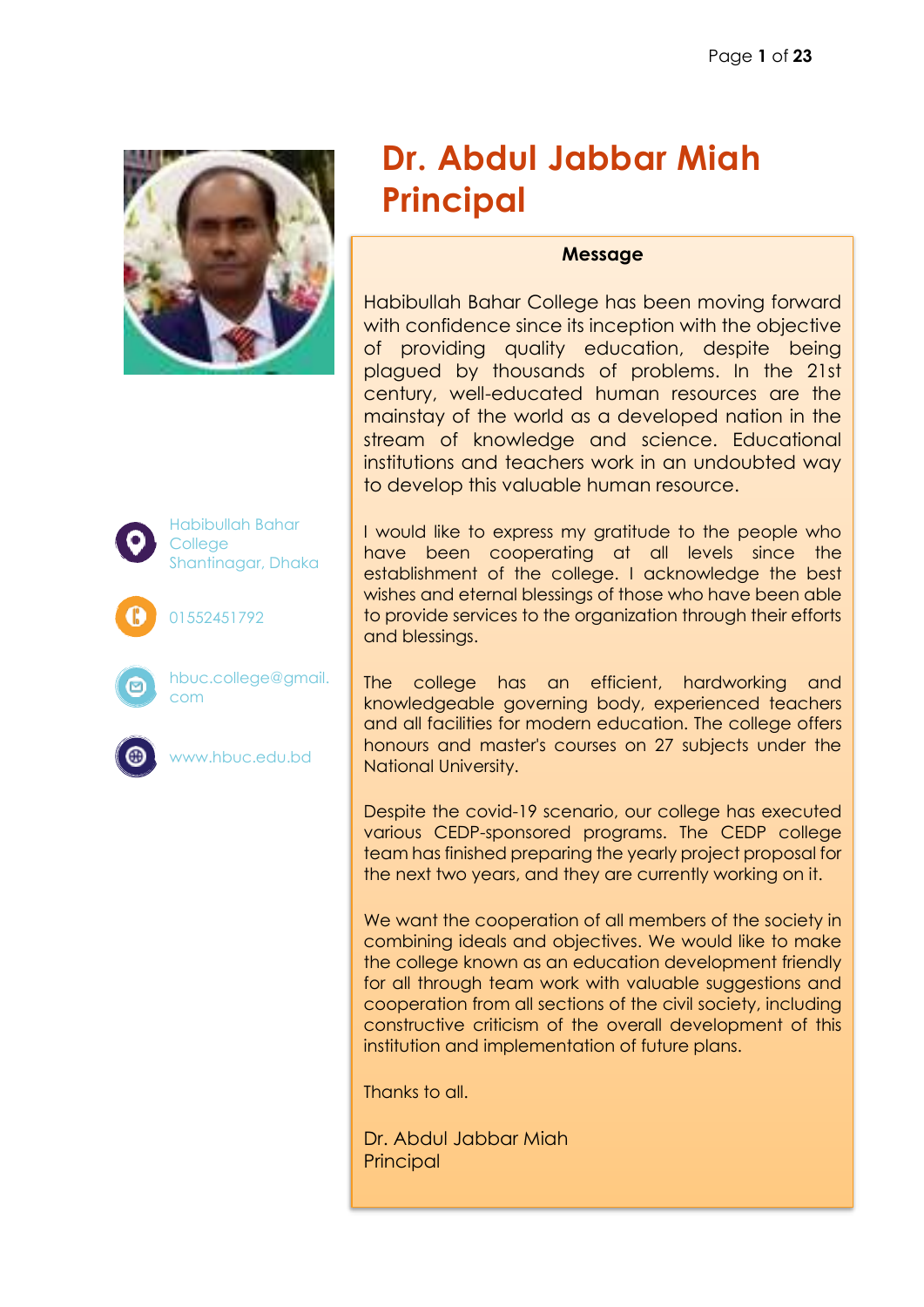# **Table of Contents**

| Contents                                                               | Page<br>Number |  |
|------------------------------------------------------------------------|----------------|--|
| <b>Chapter 1: Introduction</b>                                         |                |  |
| 1.1 Establishment background of the college                            | 3              |  |
| 1.2 Type of the institution                                            | 3              |  |
| 1.3 Mission & Vision of the college                                    | 4              |  |
| 1.4 Area Description                                                   | 5              |  |
| 1.5 Purpose and structure of the Annual Report                         | 5              |  |
| <b>Chapter 2: Overview of the College (Institutional and Academic)</b> |                |  |
| 2.1 Governance and Teaching Structure                                  | 6              |  |
| 2.2 List of Departments and others Academic Programs                   | 8              |  |
| 2.3 Key Academic Statistics                                            | 11             |  |
| 2.4 Infrastructure and Facility Profile of the College                 | 12             |  |
| <b>Chapter 3: Highlights of the Year</b>                               |                |  |
| 3.1 Key Achievements and Highlights of the Year of the College         | 12             |  |
| 3.2 Key Achievements and Highlights of the Year of the                 | 13             |  |
| Department                                                             |                |  |
| 3.3 Highlights of Student Activities of the Year                       |                |  |
| 3.4 Key Achievements and Highlights of the Year of Institutional       |                |  |
| Development Grants (IDG)                                               |                |  |
| <b>Chapter 4: Teacher Development</b>                                  |                |  |
| 4.1 Overview of Teaching Force of the College                          | 16             |  |
| 4.2 Teacher Professional Development Programs                          | 17             |  |
| 4.3 Highlights of Teacher Development Activities of the Year           | 17             |  |
| <b>Chapter 5: Budget and Finance</b>                                   |                |  |
| 5.1 Summary of Annual Budget and Expenditures                          | 18             |  |
| 5.2 Summary of Annual Revenues                                         | 18             |  |
| 5.3 Status of Annual Audits                                            | 18             |  |
| <b>Chapter 6: Concluding Remarks</b>                                   |                |  |
| 6.1 Overall Assessment of Performance of the Last Year and Key         | 18             |  |
| Targets for the Next Year                                              |                |  |
| 6.2 Key Challenges and Risks for the College                           | 19             |  |
| 6.3 Recommendations                                                    | 19             |  |
| <b>Chapter 7: Photo Gallery</b>                                        | $20 - 23$      |  |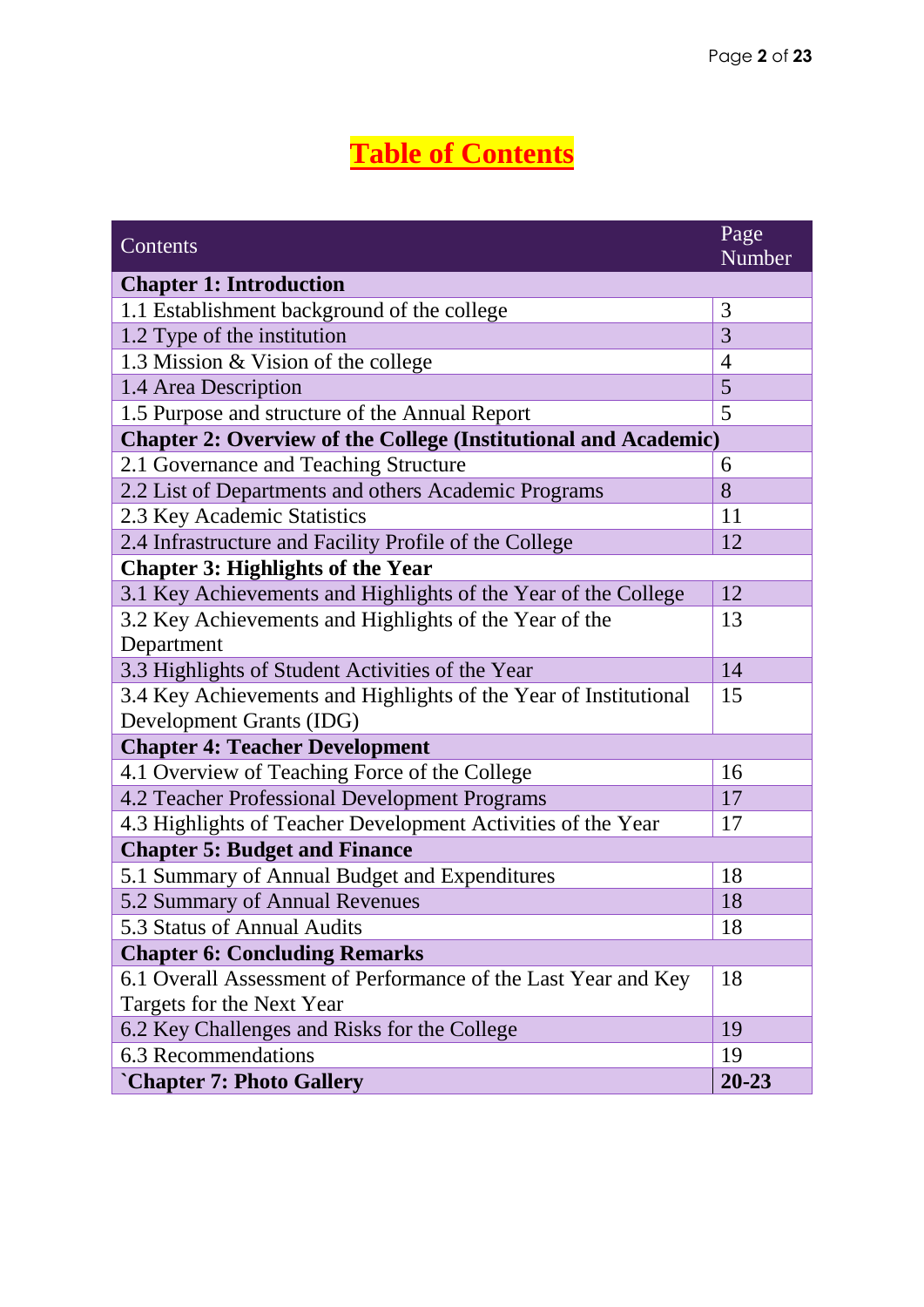#### **Chapter 1: Introduction**

#### *1.1 Establishment background of the college*

Habibullah Bahar College is a higher secondary, undergraduate and postgraduate college located in Shantinagar, Dhaka. The college was founded by Anwara Bahar Chowdhury, wife of the late Habibullah Bahar, former health minister of East Pakistan.

Habibullah Bahar Chowdhury was a Bengali politician, footballer, writer and the first health minister of British India and Pakistan and the first health minister of East Pakistan. He was born in 1906 in Guthuma village of Feni to an aristocratic Muslim family. He was elected a member of the executive council of the Bengal Provincial Muslim League in 1936. In 1939 he became the vice-president of the Sirajuddaula Memorial Committee. This committee was instrumental in the removal of the Hallwell Monument. He was instrumental in the formation of the East Pakistan Renaissance Society, founded in 1943. In 1944, he became the publicity secretary of the Bengal Provincial Muslim League and a member of the Bengal Legislative Assembly.



In 1948 he became a member of the Bengal Legislative Assembly from Parshuram in Feni. He was accompanied by Mohandas Karamchand Gandhi during his visit to Noakhali during the 1947 Noakhali riots.

He played an important role in the Pakistan movement. He became the first health minister of East Pakistan after the establishment of Pakistan. During this time his mosquito eradication campaign gained notoriety. He was a member of Pakistan's delegation to the UN World Health Conference in Rome, Cairo and Geneva in 1949 and 1950. He presided over the Geneva Conference.

Shamsunnahar Mahmud was the sister of Habibullah Bahar. Anwara Bahar Chowdhury was married to Habibullah Bahar Chowdhury. Anwara Bahar Chowdhury was one of the founders of Bulbul Fine Arts Academy. In 1969, she established Habibullah Bahar College in her husband's name.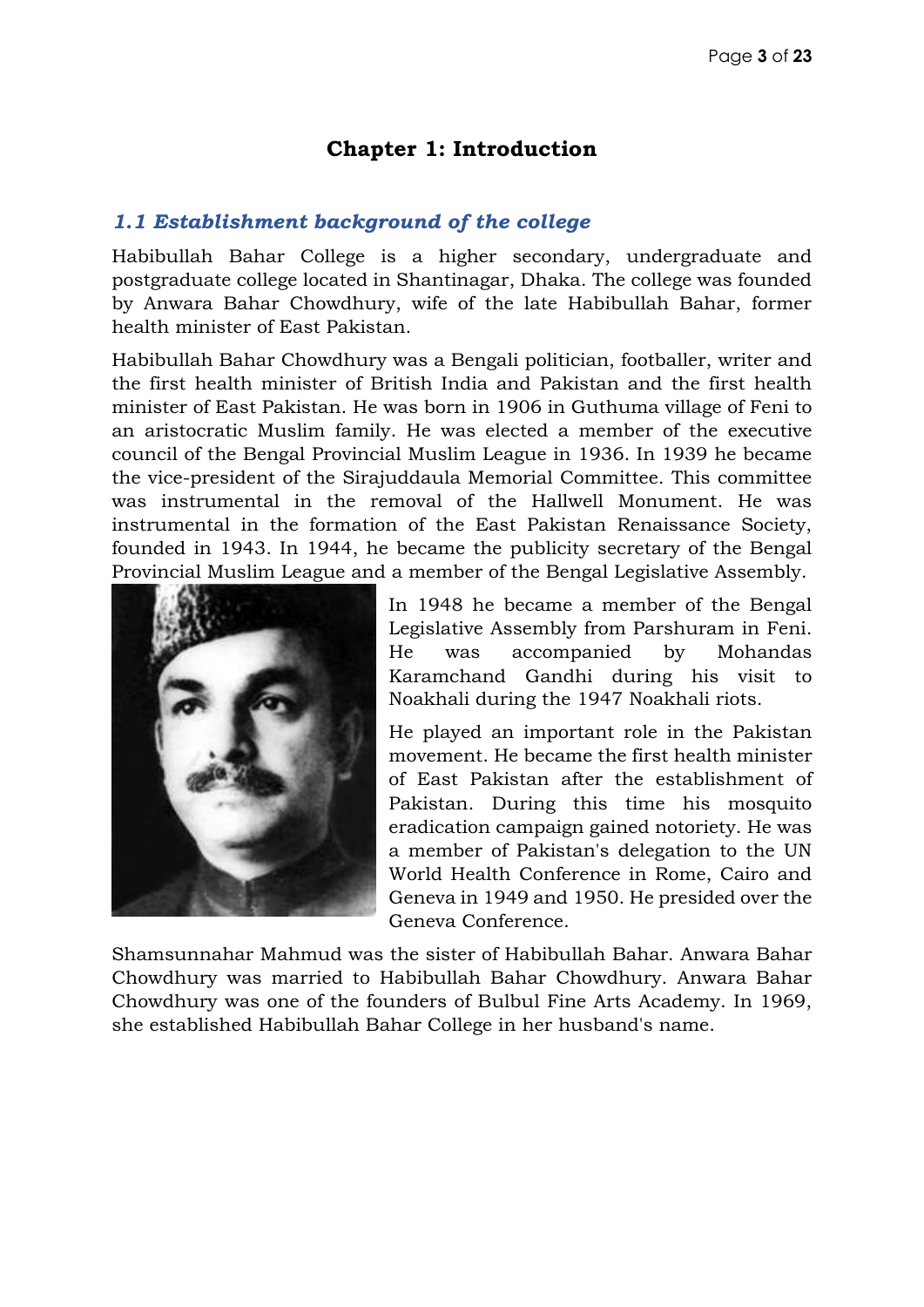#### *1.2 Type of the institution*

Habibullah Bahar College is a famous name in Bangladesh, where it is known for playing a pivotal role in the growth of both mail and femail education in Dhaka city. At present, the college offers higher secondary (science, humanities, and business education), undergraduate (pass) courses, 23 undergraduate (honors) and 9 postgraduate courses, and a total of 4 professional honors courses, including computer science and engineering. The college is affiliated to the National University. The dedication of the capable Principal and teachers has contributed significantly to the institution's current reputation and enrichment.

The academic activities of the college are operating smoothly including Science, Business Studies and Arts at HSC level; BA, BSS, BBS, BSC Bachelor Degree (Pass) courses; Honours in Bangla, English, Economics, Social Work, Political Science, Philosophy, History, Physics, Chemistry, Bio-Chemistry & Molecular Science, Botany, Zoology, Accounting, Marketing, Management, Finance & Banking; Masters in English, Bangla, Marketing, Management, Accounting, Finance & Banking, Political Science and Social Work. As a result, the college educates more than 10,000 (ten thousand) students. With their warmest greetings, the running Principal and teachers have transformed the college into a paradise for deserving young boys and girls.

This magnificent institution is gaining clout in the family, community, country, and even the world. As a result, it is a sacred duty entrusted to everyone of us to preserve its glory.

#### *1.3 Mission & Vision of the college*

#### **Mission**

Habibullah Bahar College provides students with high-quality educational opportunities and support services that lead to degrees, transfers, certificates, career/technical education, and basic skills mastery. In a safe, accessible, and inexpensive learning environment, the institution promotes academic and career success by encouraging critical thinking, effective communication, creativity, and cultural understanding. We value equality and accountability in fulfilling the needs of our demographically diverse student community by focusing on measurable learning outcomes, ethical data-driven decisions, and student accomplishment.

#### **Vision**

Habibullah Bahar College is committed to providing great educational experiences that are responsive to our students' needs and that enable them to meet and exceed challenges as active participants in influencing the future of our planet.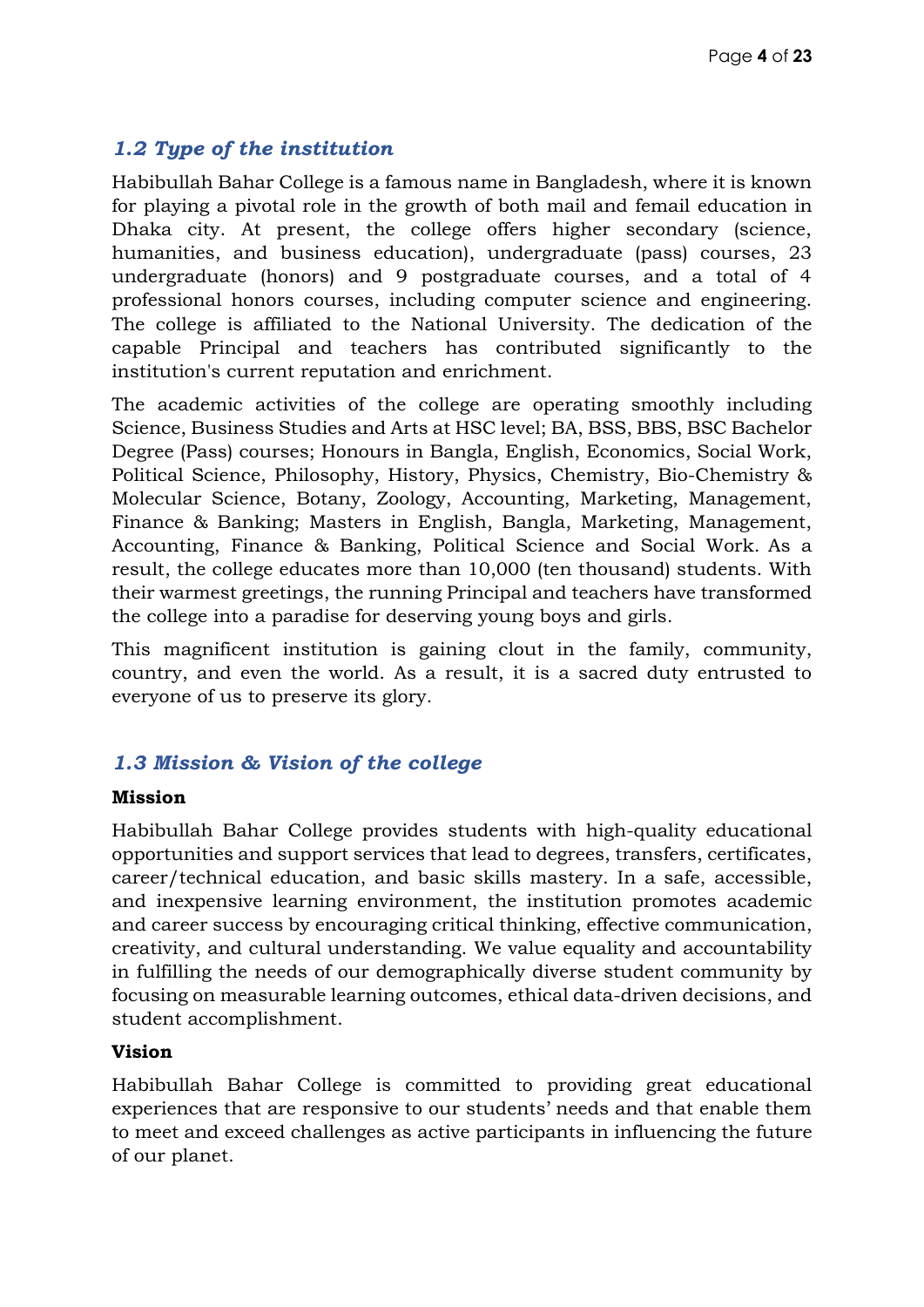#### *1.4 Area Description*

The college is established on over 1.00 acre (4,000 m2) of land, there are five multistoried buildings, one twelve-storied building, two eight-storied buildings, in addition to various other buildings in the compound. The area of open space is 0.25 acres and the area of playground is 0.25 acres.

It has a large library, a teachers' room, a guest room, a canteen, an auditorium, and a mosque. Furthermore, Rover Scout is quite active on campus, with more people participating in many literary and cultural activities than any other institution in the city. There ia one pond inside the campus with a nice flower garden. The total campus is secured by a strong and high boundary.

#### *1.5 Purpose and structure of the Annual Report*

This annual report is created with a certain goal in mind to enhance the college's quality education under College Education Development Program. This is frequently requested when a decision needs to be taken and address a specific topic or challenge of the college. It summarizes the author's findings in regard to the issue or challenge of the college and then make a recommendation for the college's plan of action. This report will satisfy the general public, academic staff, senior management, as well as the students of the college.

The structure of the annual report includes a title page, message from the principal, table of contents, overview of the college, highlights of the year, teacher development, budget and finance, and some concluding remarks.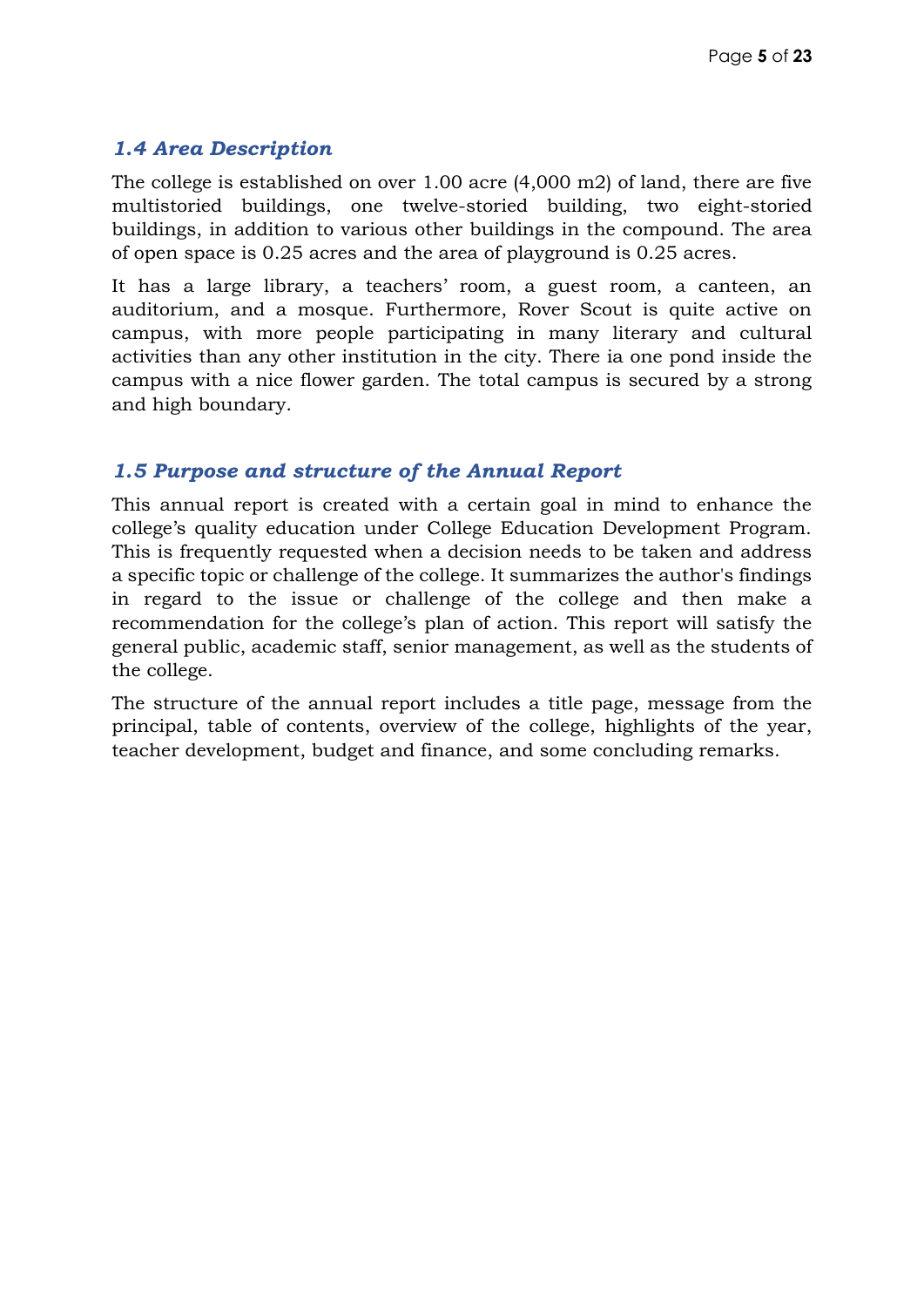#### **Chapter 2: Overview of the College**

#### **(Institutional and Academic)**

#### *2.1 Governance and Teaching Structure*

The Governing Body of the college consists of the following members: Chairman, Member-Secretary (The Principal of the College), three members of the teaching staff, two guardians, one founder member, one donor member and two persons interested in education. At Present there are Adhoc Committee in our College

There are a Principal, Vice Principal, Associate Professors, Assistant Professors and Lecturers posts in the teaching structure of this college. There are office staffs for running the office of the college efficiently.

| S1             | Designation                | Number | Remarks |
|----------------|----------------------------|--------|---------|
|                | Principal                  | 01     |         |
| $\overline{2}$ | Associate Professor        | 20     |         |
| 3              | <b>Assistant Professor</b> | 14     |         |
| 4              | Lecturer                   | 101    |         |
| 5              | Lab Assistant              | 01     |         |
| 6              | Librarian                  | 01     |         |
| 5              | Demonstrator               | 00     |         |
|                | Total                      | 138    |         |

#### Teaching Staff

#### **Office Staffs**

| <b>Serial No.</b> | <b>Name of the Post</b>                | <b>No. of Posts</b> | <b>Remark</b> |
|-------------------|----------------------------------------|---------------------|---------------|
| 1                 | <b>Assistant Librarian</b>             | 01                  |               |
| $\overline{2}$    | Lab Assistant                          | 01                  |               |
| 3                 | <b>Head Cleark</b>                     | 01                  |               |
| $\overline{4}$    | Accountant                             | 01                  |               |
| 5                 | <b>Account Assistant</b>               | 04                  |               |
| $\overline{7}$    | <b>Office Assistant</b>                | 10                  |               |
| 7                 | Office Assistant cum Computer Operator | 04                  |               |
| 6                 | Office Shohayak                        | 29                  |               |
| 8                 | Office Assistant cum Cleaner           | 06                  |               |
| 9                 | Mechanic cum Electrician               | 01                  |               |
| 10                | <b>Store Keeper</b>                    | 02                  |               |
| 11                | Sweeper                                | 03                  |               |
| 12                | Driver                                 | 01                  |               |
| 12                | <b>Security Guard</b>                  | 04                  |               |
|                   | Total                                  | 68                  |               |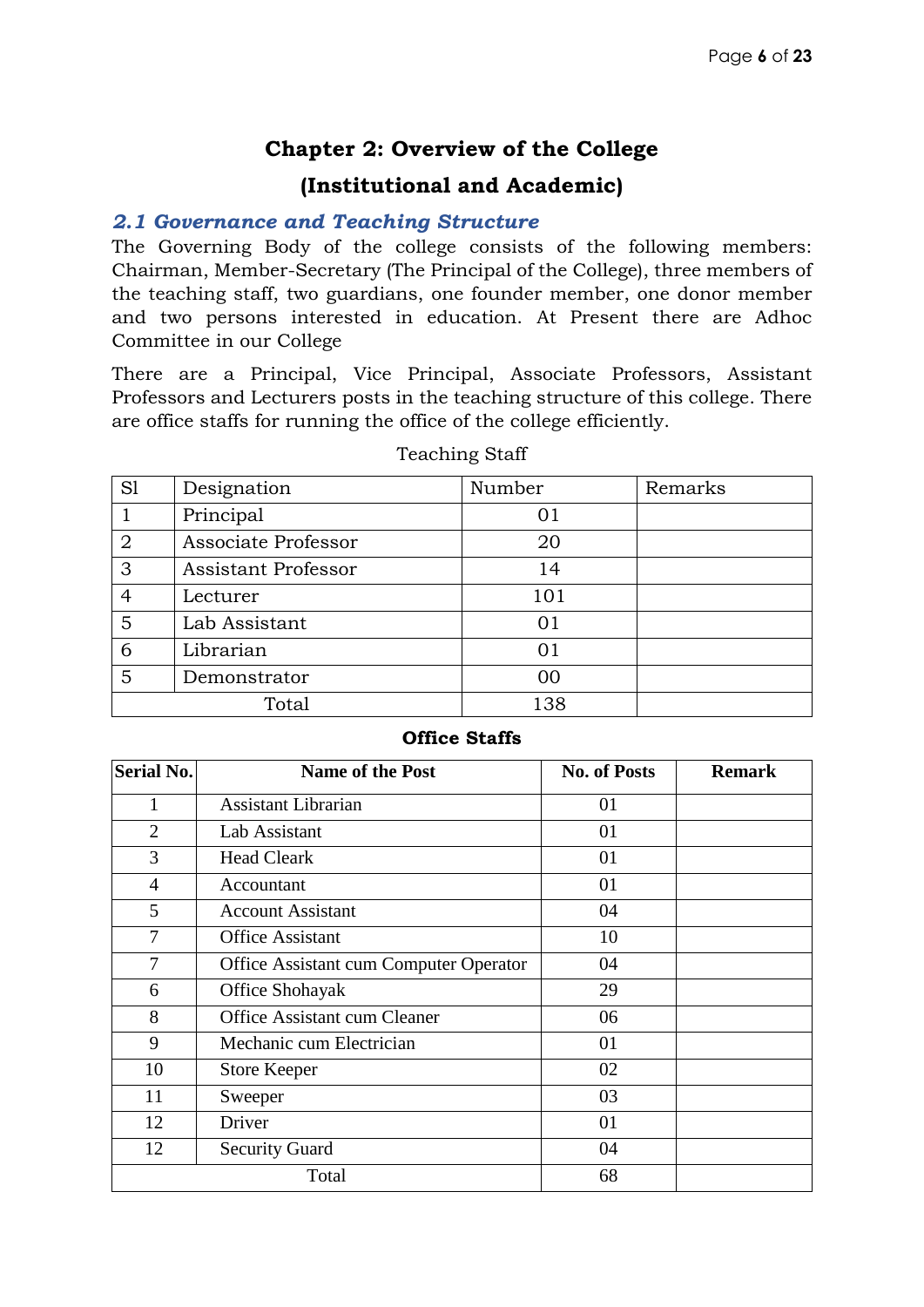| Sl.            | Name of the Department                       | Lecturer       | Assistant        | Associate        | Professor | Total          |
|----------------|----------------------------------------------|----------------|------------------|------------------|-----------|----------------|
| N <sub>o</sub> |                                              |                | Professor        | Professor        |           | $\overline{7}$ |
| 1.             | Bangla                                       | 6              | $\mathbf{1}$     | $\overline{0}$   | $\times$  |                |
| 2.             | English                                      | 6              | $\overline{2}$   | $\overline{2}$   | $\times$  | 8              |
| 3.             | <b>Political Science</b>                     | $\mathbf{1}$   | $\mathbf{1}$     | $\overline{2}$   | $\times$  | $\overline{4}$ |
| 4.             | Sociology                                    | $\overline{4}$ | $\boldsymbol{0}$ | $\boldsymbol{0}$ | $\times$  | $\overline{4}$ |
| 5.             | Philosophy                                   | $\overline{4}$ | $\boldsymbol{0}$ | $\mathbf{1}$     | $\times$  | 5              |
| 6.             | Social Work                                  | $\overline{2}$ | $\mathbf{1}$     | 3                | $\times$  | 6              |
| 7.             | Economics                                    | 5              | $\mathbf{1}$     | $\overline{0}$   | $\times$  | 6              |
| 8.             | Islamic History & Cultural                   | $\overline{3}$ | $\boldsymbol{0}$ | $\mathbf{1}$     | $\times$  | $\overline{4}$ |
| 9.             | History                                      | $\overline{2}$ | $\boldsymbol{0}$ | $\overline{0}$   | $\times$  | $\overline{2}$ |
| 10.            | Home Economics                               | 3              | $\mathbf{1}$     | $\overline{0}$   | $\times$  | $\overline{4}$ |
| 11.            | Accounting                                   | 8              | $\overline{2}$   | $\overline{0}$   | $\times$  | 10             |
| 12.            | Management                                   | $\overline{7}$ | $\overline{2}$   | $\mathbf{1}$     | $\times$  | 10             |
| 13.            | Marketing                                    | $\overline{2}$ | $\mathbf{1}$     | $\overline{4}$   | $\times$  | $\overline{7}$ |
| 14.            | Finance & Banking                            | $\overline{4}$ | $\overline{2}$   | $\overline{0}$   | $\times$  | 6              |
| 15.            | Physics                                      | $\overline{3}$ | $\mathbf{1}$     | $\mathbf{1}$     | $\times$  | $\overline{5}$ |
| 16.            | Chemistry                                    | $\overline{3}$ | $\overline{0}$   | $\mathbf{1}$     | $\times$  | $\overline{4}$ |
| 17.            | <b>Bio-Chemistry</b>                         | 3              | $\boldsymbol{0}$ | $\boldsymbol{0}$ | $\times$  | 3              |
| 18.            | Zoology                                      | $\overline{4}$ | $\mathbf{1}$     | $\boldsymbol{0}$ | $\times$  | 5              |
| 19.            | <b>Botany</b>                                | 3              | $\boldsymbol{0}$ | $\boldsymbol{0}$ | $\times$  | 3              |
|                | 20.   Mathematics                            | $\overline{4}$ | $\boldsymbol{0}$ | $\overline{2}$   | ×         | 6              |
| 21.            | Psychology                                   | $\overline{4}$ | $\overline{0}$   | $\overline{0}$   | $\times$  | $\overline{4}$ |
| 22.            | <b>Statistics</b>                            | $\overline{4}$ | $\boldsymbol{0}$ | $\mathbf{0}$     | $\times$  | $\overline{4}$ |
| 23.            | <b>Computer Science and Engineering</b>      | $\overline{2}$ | $\overline{0}$   | $\mathbf{1}$     | $\times$  | $\overline{3}$ |
| 24.            | Theatre and Media Studies                    | $\overline{2}$ | $\overline{0}$   | $\overline{0}$   | $\times$  | $\overline{2}$ |
| 25.            | Tourism<br>Hospitality<br>$\&$<br>Management | $\mathbf{1}$   | $\boldsymbol{0}$ | $\mathbf{0}$     | $\times$  | $\mathbf{1}$   |
| 26.            | Library & Information Science                | $\overline{2}$ | $\overline{0}$   | $\overline{0}$   | $\times$  | $\overline{2}$ |
| 27.            | <b>BBA</b> Professional                      | $\overline{7}$ | $\overline{0}$   | $\overline{0}$   | $\times$  | $\overline{7}$ |
|                | Total                                        | 98             | 16               | 19               | $00\,$    | 133            |

# **The department wise lists of the teaching staffs and office staffs are given below**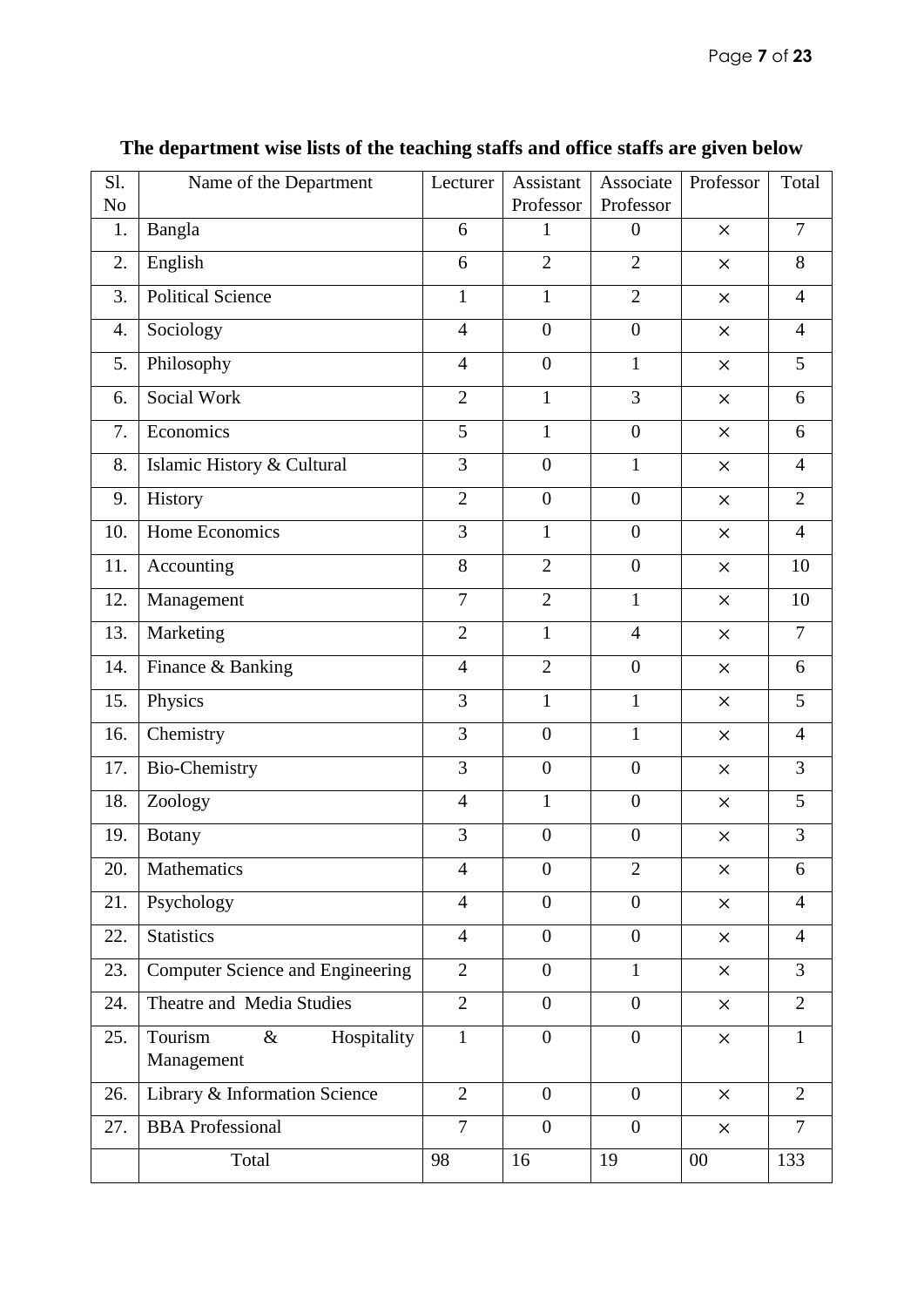#### *2.2 List of Departments and others Academic Programs*

There are 27 departments in this college. In the academic year 2020-21, a total no of 1890 students were admitted in Honors Level and 477 students were admitted in Masters Levels. Besides this, 107 students were also admitted in Degree (Pass) course. Furthermore about 494 students are selected for the admission in the HSC level. Lists of the department wise enrolled students and the teachers teaching in the departments are given bellow.

| Sl. | Subjects                       | Honors   | Honors         | <b>Masters</b>            | <b>Masters</b> |
|-----|--------------------------------|----------|----------------|---------------------------|----------------|
| No. |                                | capacity | Admitted       | Part-I                    | Final          |
| 1.  | Bangla                         | 85       | 53             | $\times$                  | 41             |
| 2.  | English                        | 135      | 115            | $\times$                  | 39             |
| 3.  | Political Science              | 150      | 124            | 43                        | 15             |
| 4.  | Sociology                      | 85       | 58             | N/A                       | N/A            |
| 5.  | Philosophy                     | 55       | 35             | N/A                       | N/A            |
| 6.  | Social Work                    | 100      | 72             | 6                         | 29             |
| 7.  | Economics                      | 130      | 86             | N/A                       | N/A            |
| 8.  | Islamic History & Cultural     | 70       | 46             | N/A                       | N/A            |
| 9.  | History                        | 45       | 30             | N/A                       | N/A            |
| 10. | Home Economics                 | 20       | $\overline{7}$ | N/A                       | N/A            |
| 11. | Accounting                     | 230      | 188            | 9                         | 84             |
| 12. | Management                     | 240      | 225            | 24                        | 71             |
| 13. | Marketing                      | 250      | 229            | 15                        | 95             |
| 14. | Finance & Banking              | 145      | 116            | $\boldsymbol{\mathsf{x}}$ | 48             |
| 15. | Physics                        | 85       | 61             | N/A                       | $\mathbf{1}$   |
| 16. | Chemistry                      | 85       | 59             | N/A                       | N/A            |
| 17. | Bio-Chemistry                  | 50       | 41             | N/A                       | N/A            |
| 18. | Zoology                        | 90       | 61             | N/A                       | N/A            |
| 19. | Botany                         | 50       | 35             | N/A                       | N/A            |
| 20. | Mathematics                    | 90       | 69             | N/A                       | N/A            |
| 21. | Psychology                     | 40       | 29             | N/A                       | N/A            |
| 22. | <b>Statistics</b>              | 50       | 34             | N/A                       | N/A            |
| 23. | Library & Information Science  | 45       | 28             | N/A                       | N/A            |
| 24. | <b>BBA</b> Professional        | 100      | 35             | N/A                       | N/A            |
| 25. | Computer Science & Engineering | 100      | 37             | N/A                       | N/A            |
| 26. | Tourism & Hospitality          | 100      | 12             | N/A                       | N/A            |
|     | Management                     |          |                |                           |                |
| 27. | Theatre & Media Studies        | 100      | $\overline{2}$ | N/A                       | N/A            |
|     | Total:                         | 2720     | 1890           | 54                        | 423            |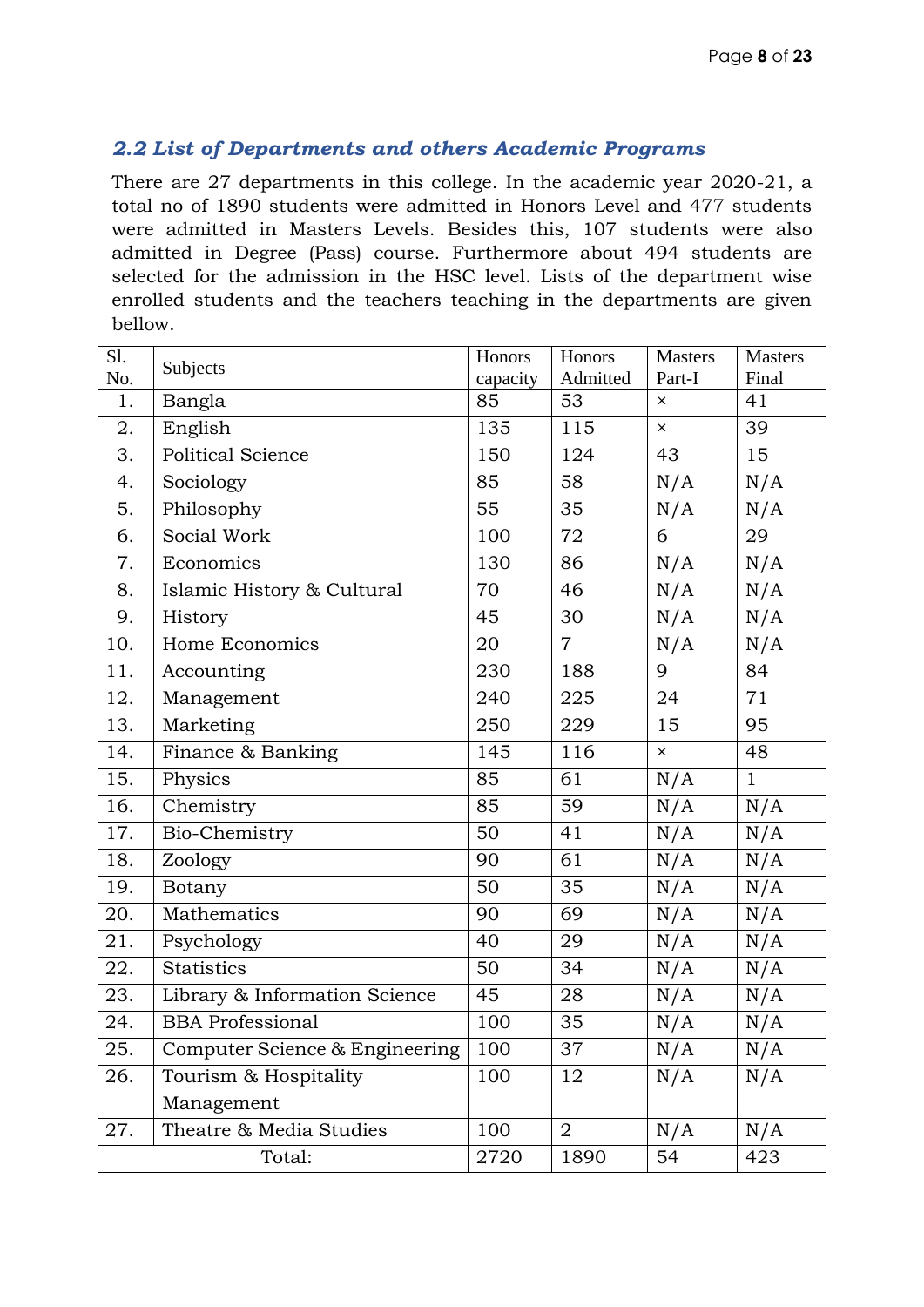|                | Serial No. Department | <b>No. of Student Enrolled</b> |
|----------------|-----------------------|--------------------------------|
|                | B. A.                 | 29                             |
| $\overline{2}$ | <b>B.</b> S. S.       | 23                             |
| 3              | <b>B. B. S.</b>       | 140                            |
| 4              | B. Sc.                | 16                             |
| <b>Total</b>   |                       | 107                            |

# **No. of Student Enrolled in Degree Courses**

#### **No. of Student Enrolled in H.S.C. Courses**

|              | <b>Serial No. Department</b> | <b>No. of Student Enrolled</b> |  |
|--------------|------------------------------|--------------------------------|--|
|              | <b>Business Studies</b>      | 215                            |  |
| 2            | Humanities                   | 161                            |  |
| lЗ           | Science                      | 118                            |  |
| <b>Total</b> |                              | 494                            |  |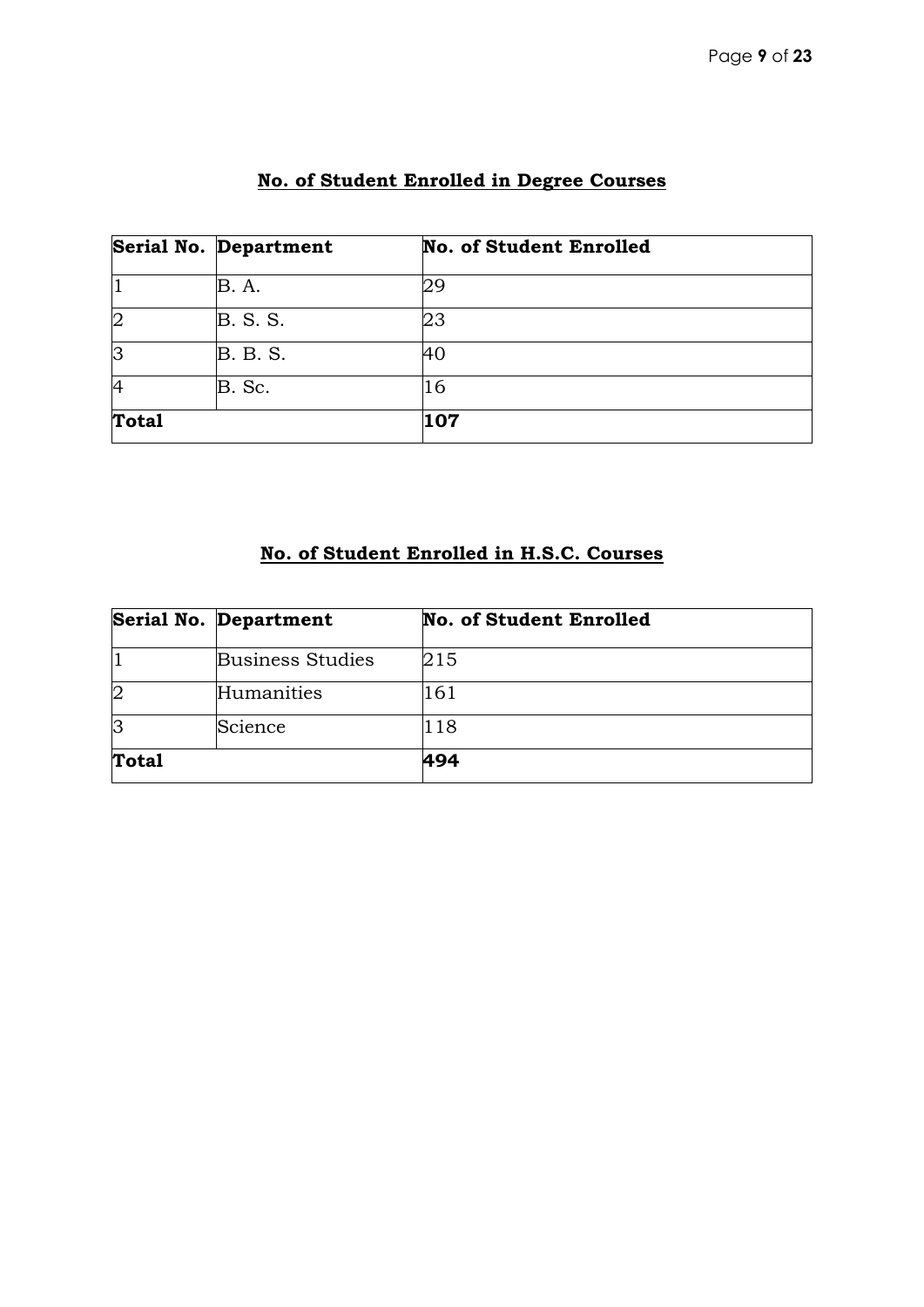| Serial No. | Department                       | No. of Teachers |
|------------|----------------------------------|-----------------|
| 1.         | Bangla                           | $\overline{7}$  |
| 2.         | English                          | 8               |
| 3.         | <b>Political Science</b>         | $\overline{4}$  |
| 4.         | Sociology                        | $\overline{4}$  |
| 5.         | Philosophy                       | 5               |
| 6.         | Social Work                      | 6               |
| 7.         | Economics                        | 6               |
| 8.         | Islamic History & Cultural       | $\overline{4}$  |
| 9.         | History                          | $\overline{2}$  |
| 10.        | Home Economics                   | $\overline{4}$  |
| 11.        | Accounting                       | 10              |
| 12.        | Management                       | 10              |
| 13.        | Marketing                        | $\overline{7}$  |
| 14.        | Finance & Banking                | 6               |
| 15.        | Physics                          | 5               |
| 16.        | Chemistry                        | 5               |
| 17.        | Bio-Chemistry                    | 3               |
| 18.        | Zoology                          | 5               |
| 19.        | <b>Botany</b>                    | 3               |
| 20.        | Mathematics                      | 6               |
| 21.        | Psychology                       | 4               |
| 22.        | <b>Statistics</b>                | $\overline{4}$  |
| 23.        | Computer Science and Engineering | 3               |
| 24.        | Theatre and Media Studies        | $\overline{2}$  |
| 25.        | Tourism & Hospitality Management | $\mathbf{1}$    |
| 26.        | Library & Information Science    | $\overline{2}$  |
| 27.        | <b>BBA</b> Professional          | $\overline{7}$  |
|            | Total                            | 133             |

#### **No. of Teachers in Departments**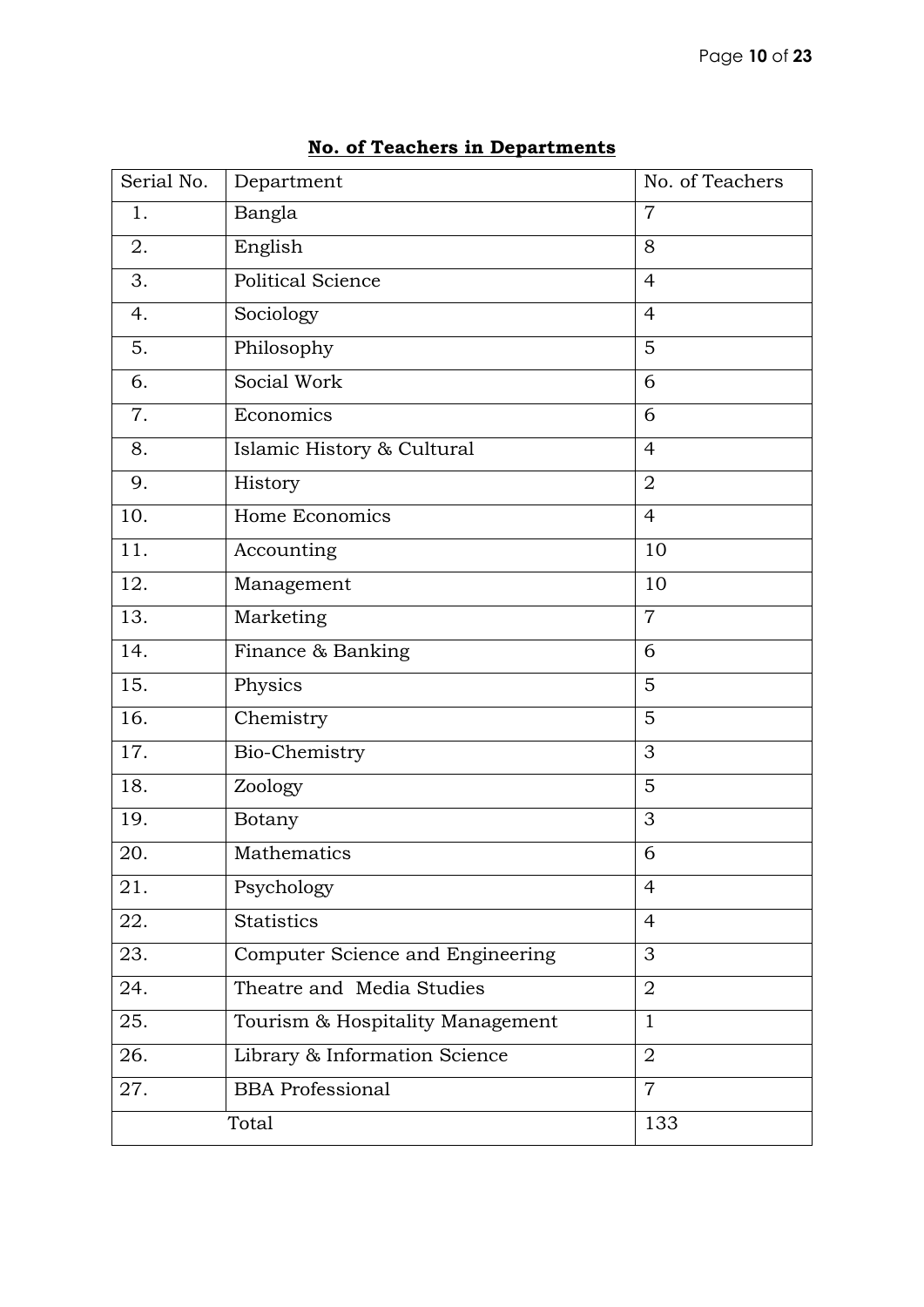#### *2.3 Key Academic Statistics*

This college's results at various levels are satisfactory. In Degree (Pass Course) the pass rate is 80%, in Honors 95%, in Masters (Pre) 95% and in masters (Final) 95%. The generally pass rate is 92.5%.

The Teacher-Student Ratio is 1:75. Stipends are paid to some HSC students, but not to honors and master's students.

| SI no.          | <b>Course</b> | Year | Pass Rate $(\%)$ |  |  |
|-----------------|---------------|------|------------------|--|--|
| $\overline{01}$ | <b>HSC</b>    | 2020 | 100              |  |  |
| $\overline{02}$ | Degree        | 2019 | 80               |  |  |
| $\overline{03}$ | Honors        | 2019 | 95               |  |  |
| 04              | Masters       | 2017 | 95               |  |  |

#### **Pass Rate for Each Level**



#### Fig: *Pass Rate for Each Level*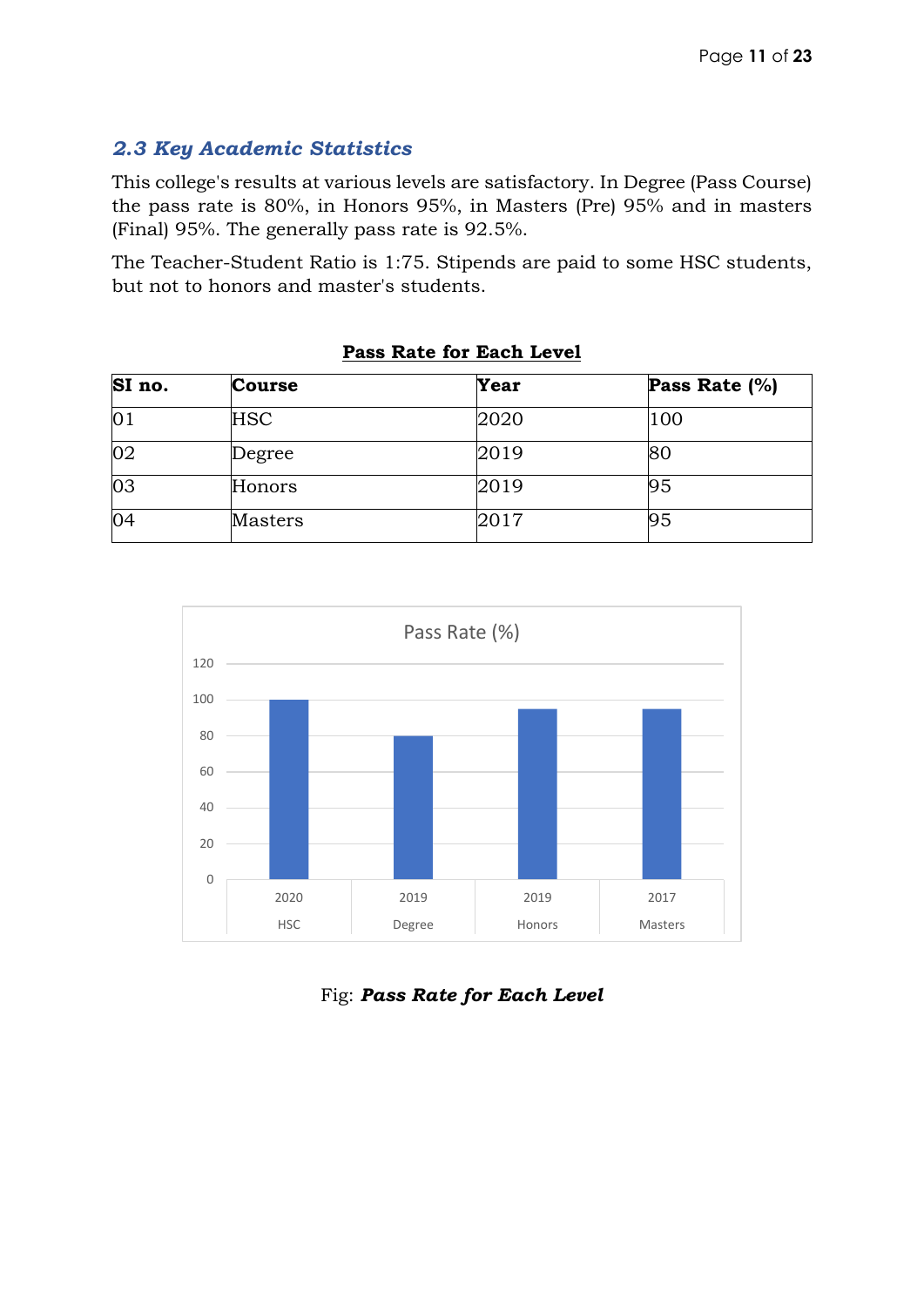#### *2.4 Infrastructure and Facility Profile of the College*

Habibullah Bahar College has around 10,000 students enrolled. The college has the following infrastructure and facility profile:

- 1) No. of Classrooms: 55
- 2) Student Dormitories: 00
- 3) Teachers Dormitories: 0
- 4) Computer Lab: 01
- 5) Science lab: 06
- 6) Auditorium: 01
- 7) Gymnasium: 00
- 8) Library: 02
- 9) Common Room: 02
- 10) Teachers Room: 01
- 11) Girls Common Room: 02
- 12) Toilet: 65
- 13) Internet Access Facilities: Although all teachers have access to the internet on campus, just a small percentage of students do.
- 14) Digital Teaching Facilities in Classrooms: 14
- 15) Availability of Wi-Fi/Hotspots: 17
- 16) Motor Vehicle (Micro Bus): 01

### **Chapter 3: Highlights of the Year**

#### *3.1 Key Achievements and Highlights of the Year of the College*

#### **Academic:**

- $\triangleright$  Examination Results: The final exam had a 99 percent participation rate and a 92.5 percent pass rate.
- $\triangleright$  Term Papers: 100% participation in the submission of term papers.
- $\triangleright$  Attendance: 20% in offline classes and 70% in online classes.
- Classroom Performance: Because to the lack of complete physical classes, class performance could not be measured.
- $\triangleright$  Online Classes: The online classes have been started and will continue due to the COVID-19 pandemic issue.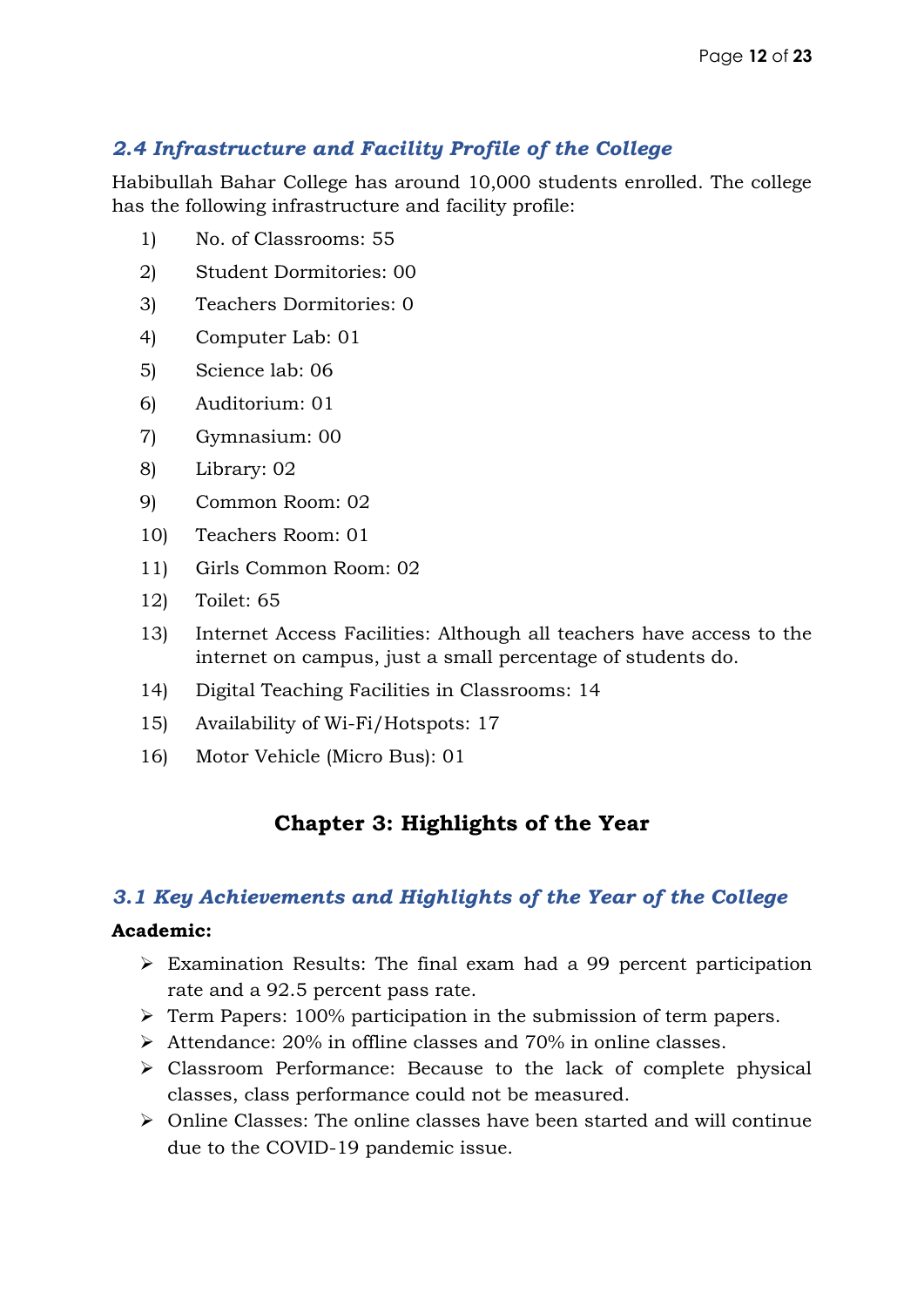#### **Technological Development:**

The use of CC Camera improves the surveillance system of all entry-exit points, the entire campus, the library, and nearly all hallways. There is also a vigilance system in place, in which teachers are monitored during class time.

#### **Non-cognitive factors:**

- **Guide Teacher**: Students are divided into groups and counseled by a teacher known as a guide teacher.
- **Motivation**: Teachers are constantly engaged in initiating and encouraging those faculties in order for students to actively participate in the learning process. Because motivation involves biological, emotional, social, and cognitive forces, teachers are constantly engaged in initiating and encouraging those faculties.
- **Self-Control**: Teachers constantly encourage students to develop the ability to control and regulate their emotions, thoughts, and behavior in the face of temptations and impulses because it is an executive function that is required for achieving specific goals.
- **Online Cultural Activities**: During the COVID-19 situation, on-line cultural activities were organized to improve the students' mental and physical health.

#### *3.2 Key Achievements and Highlights of the Year of the Department*

The key achievements and highlights of the year of the departments are as follows:-

- Deyalika competition, Online Cultural Competition, and Online Physical & Mental Health Management Seminar were all organized by individual college departments.
- $\geq 13$  of the college's 27 departments organized national and international webinars focused on academic concerns and marking the centenary birth anniversary of Bangabandhu Sheikh Mujibur Rahman, the father of the nation.
- $\triangleright$  Due to the COVID-19 scenario, all departments used a virtual platform to continue their academic activity.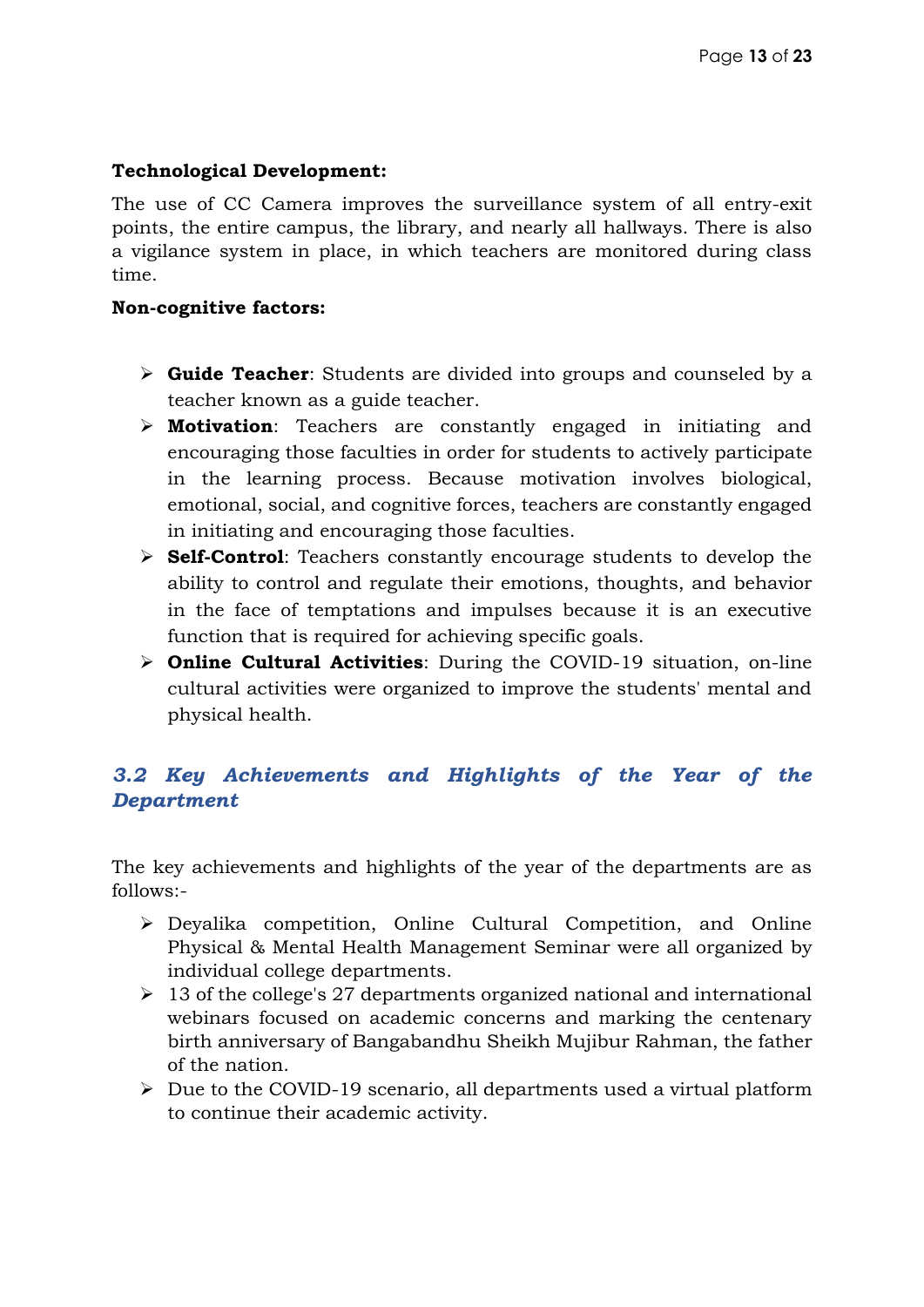#### *3.3 Highlights of Student Activities of the Year*

The highlights of student activities of the year are as follows:-

#### **Academic:**

- **Classroom Performance**: A good example of a student response system is classroom performance. It is the key to understanding. It allows pupils to participate actively in the learning process. Our pupils are still less curious, but we have been encouraging them to ask questions, which is the most significant aspect in inquisitiveness. This technique is quickly gaining traction among students. In doing so, we've had a lot of success.
- $\blacktriangleright$
- **Sitting for examinations (Internal/External)**: Exams are the traditional kind of feedback for a learning system. Students are eager to attend all types of feedback on examination performance, despite the fact that it is directly tied to academic recognition. This activity has almost completely engaged the students.

#### **Extra-curricular Activities:**

- **Sports**: Because of the pandemic, sports cannot be organized.
- **Cultural Activities**: The virtual platform was used to organize cultural activities.
- **Social Activities**: The teachers and students participated in variuos kinds of social activities.
- **Civic Engagement**: Our students volunteered in some social awareness projects last year, such as health, human rights, enfranchisement, and eve teasing issues.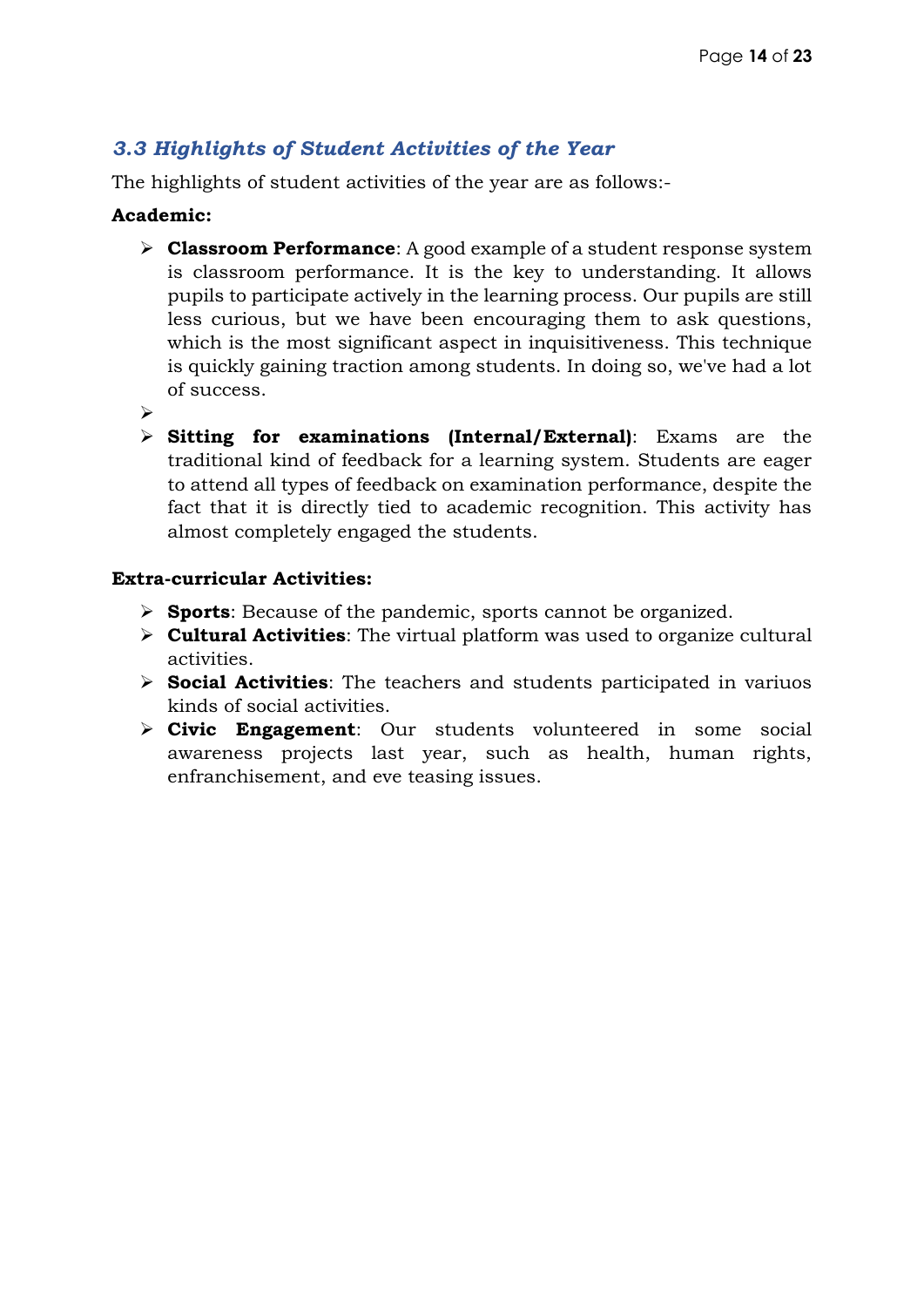#### *3.4 Key Achievements and Highlights of the Year of Institutional Development Grants (IDG)*

| The key achievements and highlights of the year of institutional development |
|------------------------------------------------------------------------------|
| grants (IDG) are shown in the following table:-                              |

| Package No. | <b>Description of Procurement Package</b>                                                                          |  |  |  |
|-------------|--------------------------------------------------------------------------------------------------------------------|--|--|--|
|             | HBC/CEDP-Procurement of Renovation and Refurbishment<br>of                                                         |  |  |  |
| $W-01$      | Classroom, Labs, Washrooms, Library and Auditorium                                                                 |  |  |  |
| $G-01$      | Computer & ICT Equipment for the Sub-Project Office                                                                |  |  |  |
| $G-02$      | Furniture & Fixtures for Sub-project office                                                                        |  |  |  |
| $G-09$      | AC and Electrical Equipment                                                                                        |  |  |  |
| $G-03(1)$   | Supply of Desktop Computer & Related Services                                                                      |  |  |  |
| $G-03(2)$   | Supply of Laptop Computer & Related Services                                                                       |  |  |  |
| $G-03(3)$   | Supply of Laser Printer, Scanner, Multimedia Projector with<br>Projection Screen, Photocopier and Related Service. |  |  |  |

Six (06) packages have been started. All six contracts were successfully signed by the IDG Management Team, and all of them were entirely finished. Procurement of Renovation and Refurbishment of Classroom, Labs, Washrooms, Library and Auditorium; Computer & ICT Equipment for the Sub-Project Office; Furniture & Fixtures for Sub-project office; AC and Electrical Equipment; Supply of Desktop Computer & Related Services; Supply of Laptop Computer & Related Services; Supply of Laser Printer, Scanner, Multimedia Projector with Projection Screen, Photocopier and Related Services are among the packages available.

With the deployment of the packages, students and teachers will have access to the modern equipment's. There have been established modern computer labs. The computer labs have been modernized.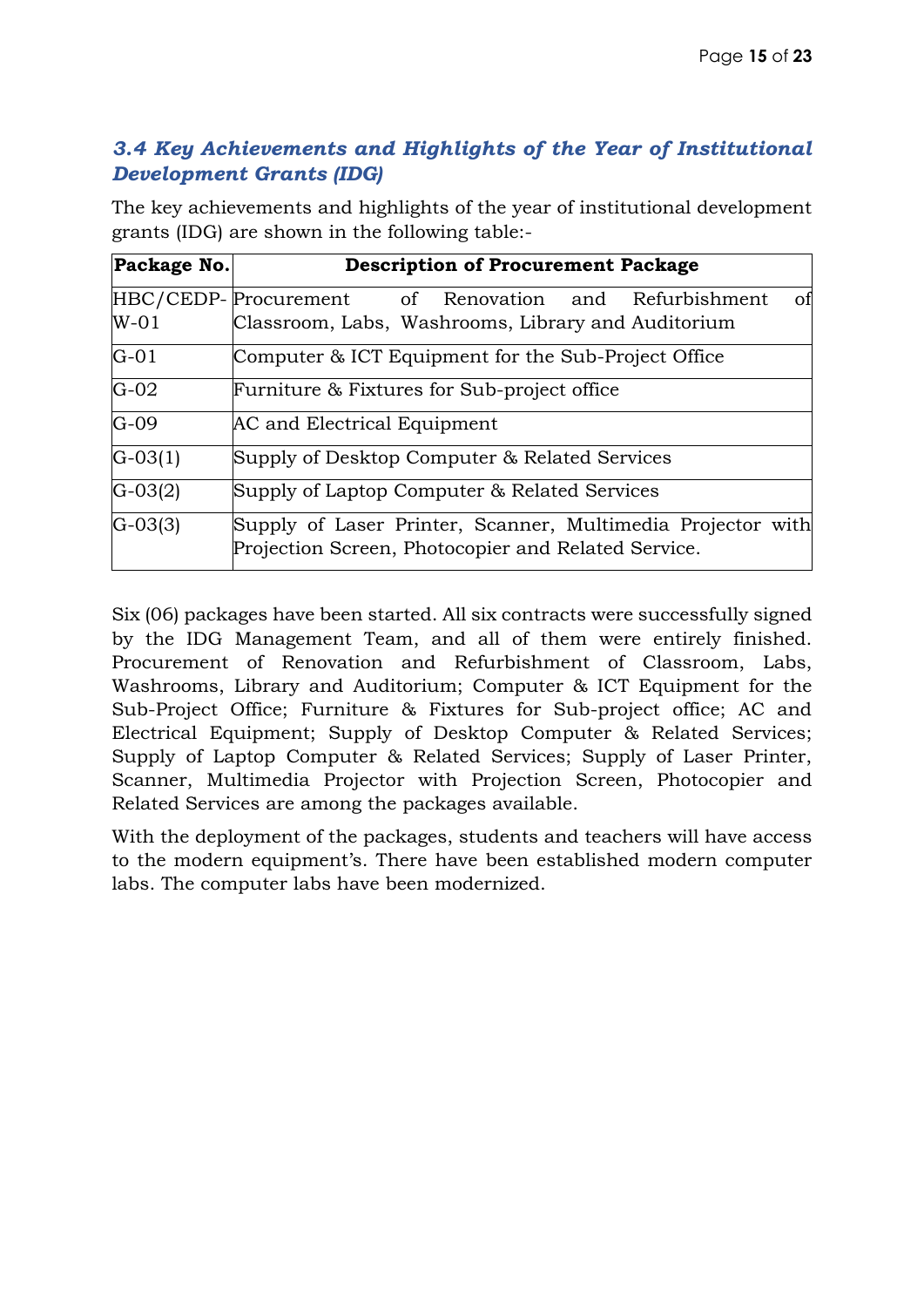#### **Chapter 4: Teacher Development**

#### *4.1 Overview of Teaching Force of the College*

The college employs both male and female teachers. A total of 2 (two) teachers have earned a Ph.D. There are 150 positions available in the college, with 133 teachers already teaching. There are 17 empty positions. The following is a list of the college's teaching staff:-

| <b>Serial</b><br>No. | <b>Department</b>                | <b>Teachers</b>  | No. of Male No. of Female<br><b>Teachers</b> | Total No. of<br><b>Teachers</b> | No. of PhD<br><b>Holder Teachers</b> |
|----------------------|----------------------------------|------------------|----------------------------------------------|---------------------------------|--------------------------------------|
| 1                    | Bangla                           | 3                | $\overline{4}$                               | 7                               | 1                                    |
| $\overline{2}$       | English                          | $\overline{4}$   | $\overline{4}$                               | $\,8\,$                         |                                      |
| $\overline{3}$       | <b>Political Science</b>         | $\overline{2}$   | $\overline{2}$                               | $\overline{4}$                  |                                      |
| $\overline{4}$       | Sociology                        | $\mathbf{1}$     | 3                                            | $\overline{4}$                  |                                      |
| 5                    | Philosophy                       | $\overline{2}$   | 3                                            | 5                               |                                      |
| 6                    | Social Work                      | $\boldsymbol{2}$ | $\overline{4}$                               | $\sqrt{6}$                      |                                      |
| $\overline{7}$       | Economics                        | $\overline{2}$   | $\overline{4}$                               | $6\,$                           |                                      |
| 8                    | Islamic History & Cultural       | $\mathbf{1}$     | 3                                            | $\overline{4}$                  |                                      |
| $\overline{9}$       | History                          | $\mathbf{1}$     | $\mathbf{1}$                                 | $\overline{2}$                  |                                      |
| 10                   | <b>Home Economics</b>            | $\boldsymbol{0}$ | $\overline{4}$                               | $\overline{4}$                  |                                      |
| 11                   | Accounting                       | $8\,$            | $\overline{2}$                               | 10                              |                                      |
| $\overline{12}$      | Management                       | 6                | $\overline{4}$                               | 10                              |                                      |
| 13                   | Marketing                        | $\tau$           | $\boldsymbol{0}$                             | $\overline{7}$                  |                                      |
| 14                   | Finance & Banking                | 3                | 3                                            | 6                               |                                      |
| 15                   | Physics                          | $\overline{2}$   | 3                                            | 5                               |                                      |
| $\overline{16}$      | Chemistry                        | 5                | $\boldsymbol{0}$                             | 5                               | $\mathbf{1}$                         |
| $\overline{17}$      | <b>Bio-Chemistry</b>             | $\mathbf{1}$     | $\overline{c}$                               | 3                               |                                      |
| 18                   | Zoology                          | $\overline{c}$   | 3                                            | 5                               |                                      |
| 19                   | <b>Botany</b>                    | $\boldsymbol{0}$ | 3                                            | 3                               |                                      |
| 20                   | Mathematics                      | $6\,$            | $\boldsymbol{0}$                             | $6\,$                           |                                      |
| 21                   | Psychology                       | $\overline{4}$   | $\boldsymbol{0}$                             | $\overline{4}$                  |                                      |
| 22                   | <b>Statistics</b>                | 3                | $\mathbf{1}$                                 | $\overline{4}$                  |                                      |
| $23\,$               | Computer Science and Engineering | 3                | $\boldsymbol{0}$                             | 3                               |                                      |
| 24                   | Theatre and Media Studies        | $\overline{2}$   | $\boldsymbol{0}$                             | $\overline{2}$                  |                                      |
| 25                   | Tourism & Hospitality Management | $\boldsymbol{0}$ | $\mathbf{1}$                                 | $\mathbf{1}$                    |                                      |
| 26                   | Library & Information Science    | $\boldsymbol{0}$ | $\overline{2}$                               | $\overline{2}$                  |                                      |
| 27                   | <b>BBA</b> Professional          | $\overline{4}$   | $\overline{3}$                               | $\overline{7}$                  |                                      |
|                      | <b>Total</b>                     | $\overline{74}$  | $\overline{59}$                              | $\overline{133}$                | $\overline{2}$                       |

#### **No. of Teachers by subject, Gender and Educational Qualification**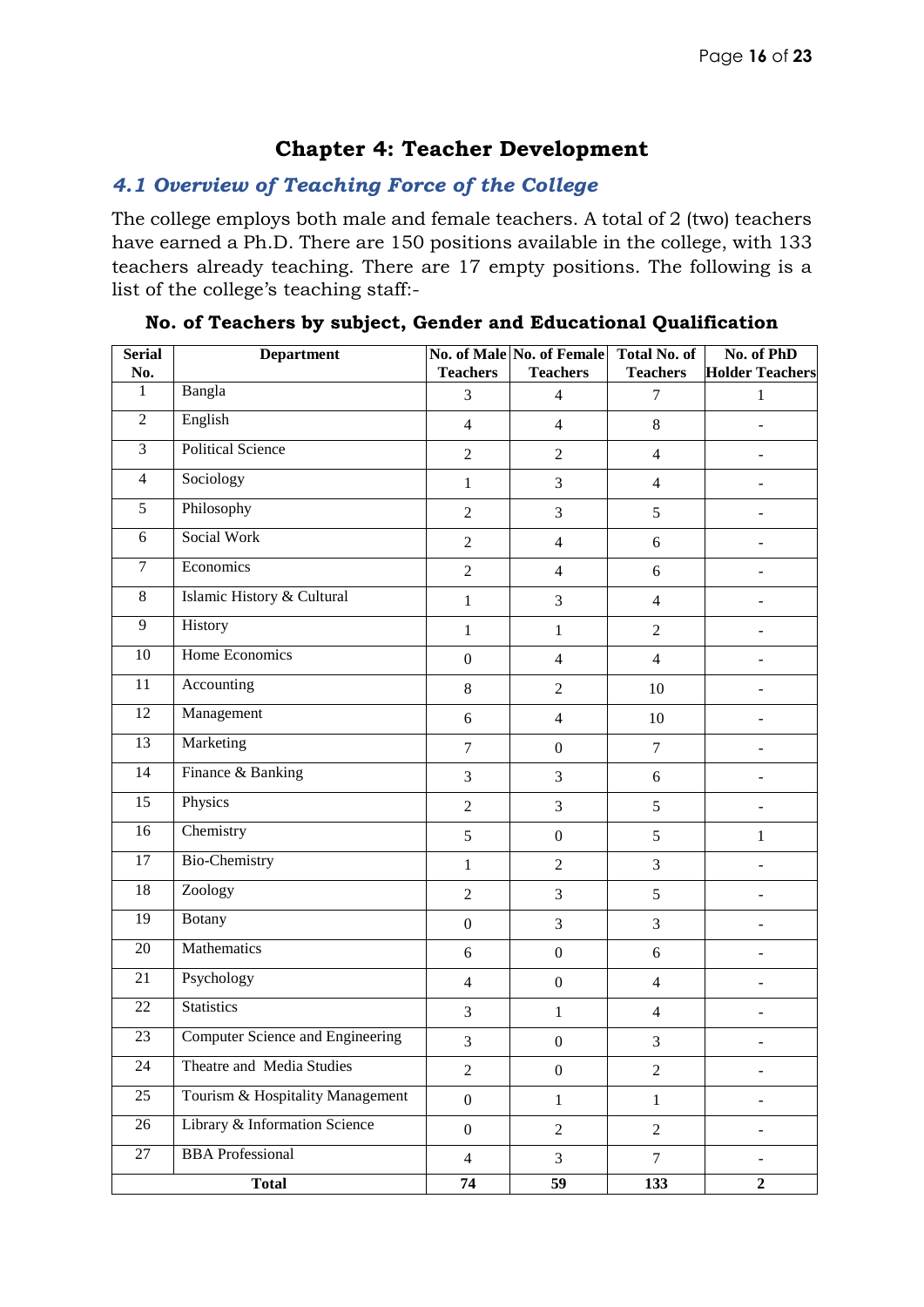

**Fig: Male vs Female Teachers**

#### *4.2 Teacher Professional Development Programs*

- **ICT Training (In-House)**: During the previous fiscal year, an in-house ICT training program was held in the college ICT lab to improve teachers' technological skills. The training course drew a total of 73 teachers.
- **Departmental Seminars**: Thirteen departments used the virtual platform to host seminars. Resource persons from other countries also attended the seminars, adding to the professional discussions with their insightful talks. Students and others can also watch the live telecast via social media.
- **CEDP Training**: About 20 teachers participated in CEDP training program of subject based training and future leader training. The teachers have developed their attitude, knowledge and skills.

#### *4.3 Highlights of Teacher Development Activities of the Year*

The highlights of teacher development activities of the year are as follows:-

- **Writings Research Journal**: About 15 teachers contributed research articles to the college authority and those are going to be published in various local and international journals.
- **Online Class**: Teachers demonstrate their skills in running online classes during the COVID-19 term.
- **Foreign Webinars**: Some of the college's teachers also participated in international webinars.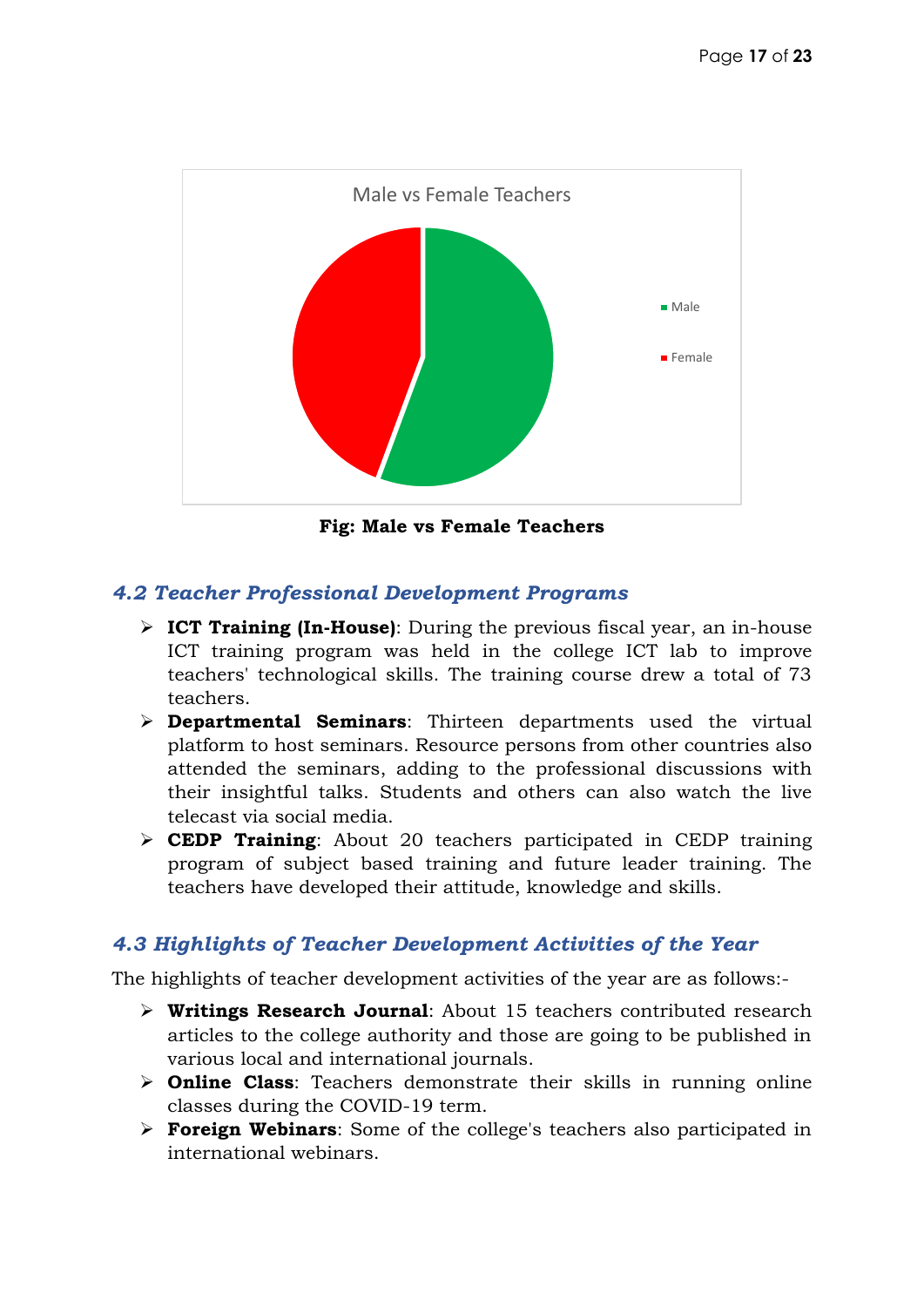#### **Chapter 5: Budget and Finance**

#### *5.1 Summary of Annual Budget and Expenditures*

The following are some descriptions of total allocation and spending for fiscal year 2020-21:

| Serial<br>No.  | Description                     | Allocation   | Expenditure     |
|----------------|---------------------------------|--------------|-----------------|
|                | Salary of the teachers & Staffs | 15,74,38,782 | 15, 34, 11, 500 |
| $\overline{2}$ | <b>Electricity Bill</b>         | 23,30,000    | 6,50,000        |
| 3              | Water and Sewerage              | 22,20,400    | 3,70,000        |
| 4              | Repair & Maintenance            | 49,07,600    | 8,00,000        |
| 5              | City Corporation Fee            | 14,75,800    | 5,00,000        |
| 6              | Sports Fee                      | 13,42,600    | 100,000.00      |
| 7              | Technology Fee                  | 14,67,400    | 12,00,000       |

#### *5.2 Summary of Annual Revenues*

There has no summary of annual revenues during the fiscal year 2020-2021 due to pandemic situation of Covid-19.

#### *5.3 Status of Annual Audits*

There has no status of annual audits during the fiscal year 2020-2021 due to pandemic situation of Covid-19.

#### **Chapter 6: Concluding Remarks**

#### *6.1 Overall Assessment of Performance of the Last Year and Key Targets for the Next Year*

The overall assessment of performance of the last year and key targets for the next year are as follows:-

- $\triangleright$  In the face of a changing pandemic situation, teachers and employees demonstrated initiative and innovation in sustaining academic and official duties. They also demonstrated rapid flexibility and communication abilities. All of this is a component of their professional responsibility. Problem-solving and interpersonal skills were also improved.
- $\triangleright$  If the epidemic persists, we must continue to use technology to assure virtual attendance, timeliness, quality work productivity, mutual cooperation, coaching, and training abilities, among other things.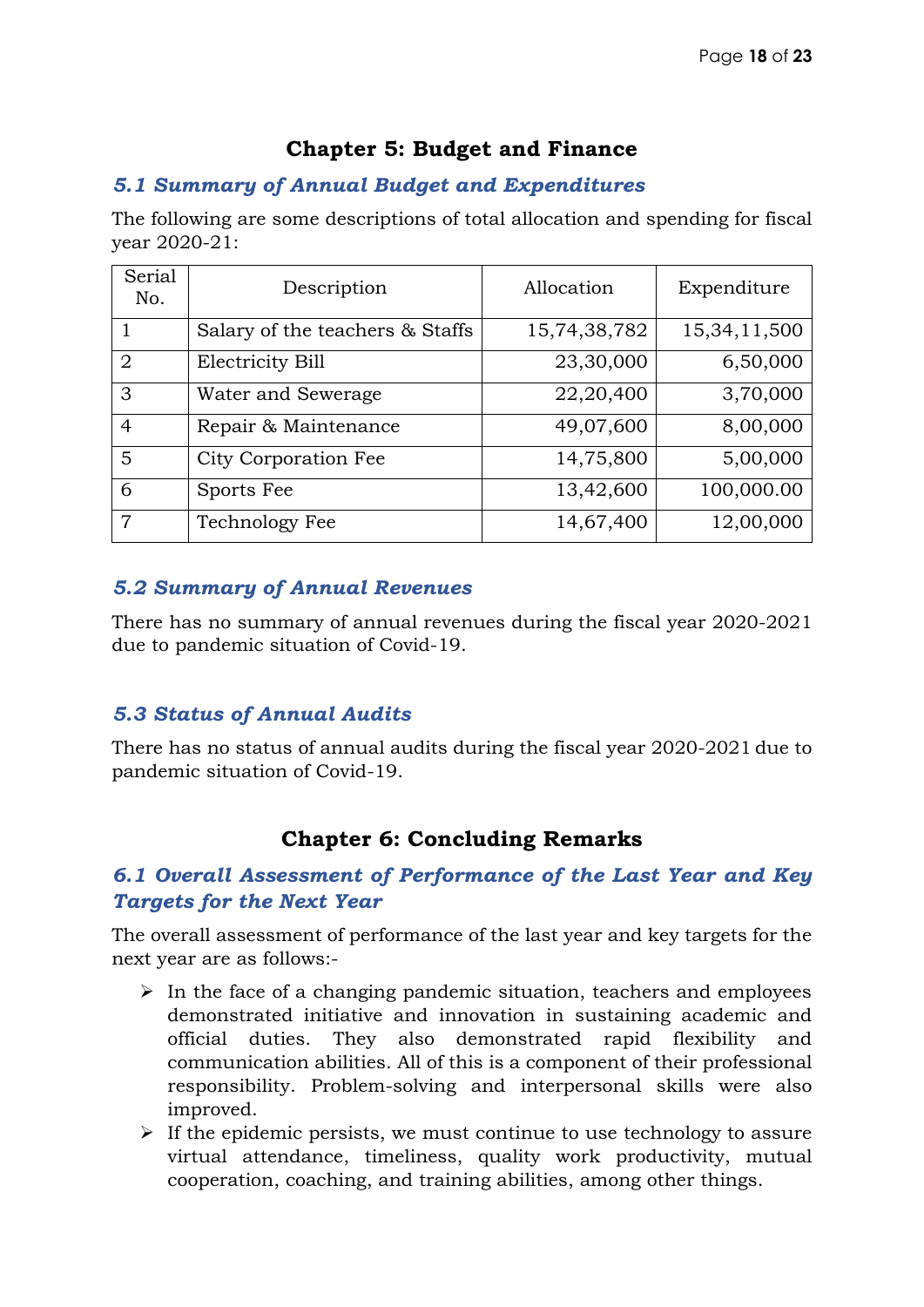- $\triangleright$  More internal training programs, national and international webinars, virtual cultural competitions, awareness activities, and so on will be organized.
- $\triangleright$  Teachers' and staff' professional dedication will be ensured through the use of evaluation mechanisms.
- $\triangleright$  With the escalation of the pandemic, virtual platform programs should be reduced, and classroom-based activities should be restored to their previous levels.

#### *6.2 Key Challenges and Risks for the College*

#### **Risk Factors include:**

- $\triangleright$  Lack of academic motivation.
- $\triangleright$  Changing a negative attitude to a positive one.
- $\triangleright$  Assisting with self-esteem and confidence.
- $\triangleright$  Reducing psychological issues.
- $\triangleright$  Reducing under preparedness for academic criticism

#### **Key Challenges:**

- Overcoming academic losses during COVID-19.
- $\triangleright$  Improving classroom performance.
- Establishing technology-based classrooms.
- $\triangleright$  Developing behavioral patterns and cultural attitudes.
- $\triangleright$  Increasing parental participation.
- $\triangleright$  No student should indeed be left apart.

#### *6.3 Recommendations*

Some recommendations has been suggested below:-

- $\triangleright$  We should improve technical amenities, such as Wi-Fi connectivity for both teachers and pupils, if the existing pandemic situation changes.
- $\triangleright$  Students should be given with mobile data services almost free of charge on the perimeter where Wi-Fi access is difficult.
- $\triangleright$  It is necessary to develop an effective online examination system.
- Teachers' and authorities' efficiency in technological sectors should be improved through training programs.
- $\triangleright$  Students should be encouraged to learn how to use technology.
- $\triangleright$  Some activities should be carried out with physical distance and health concerns in mind.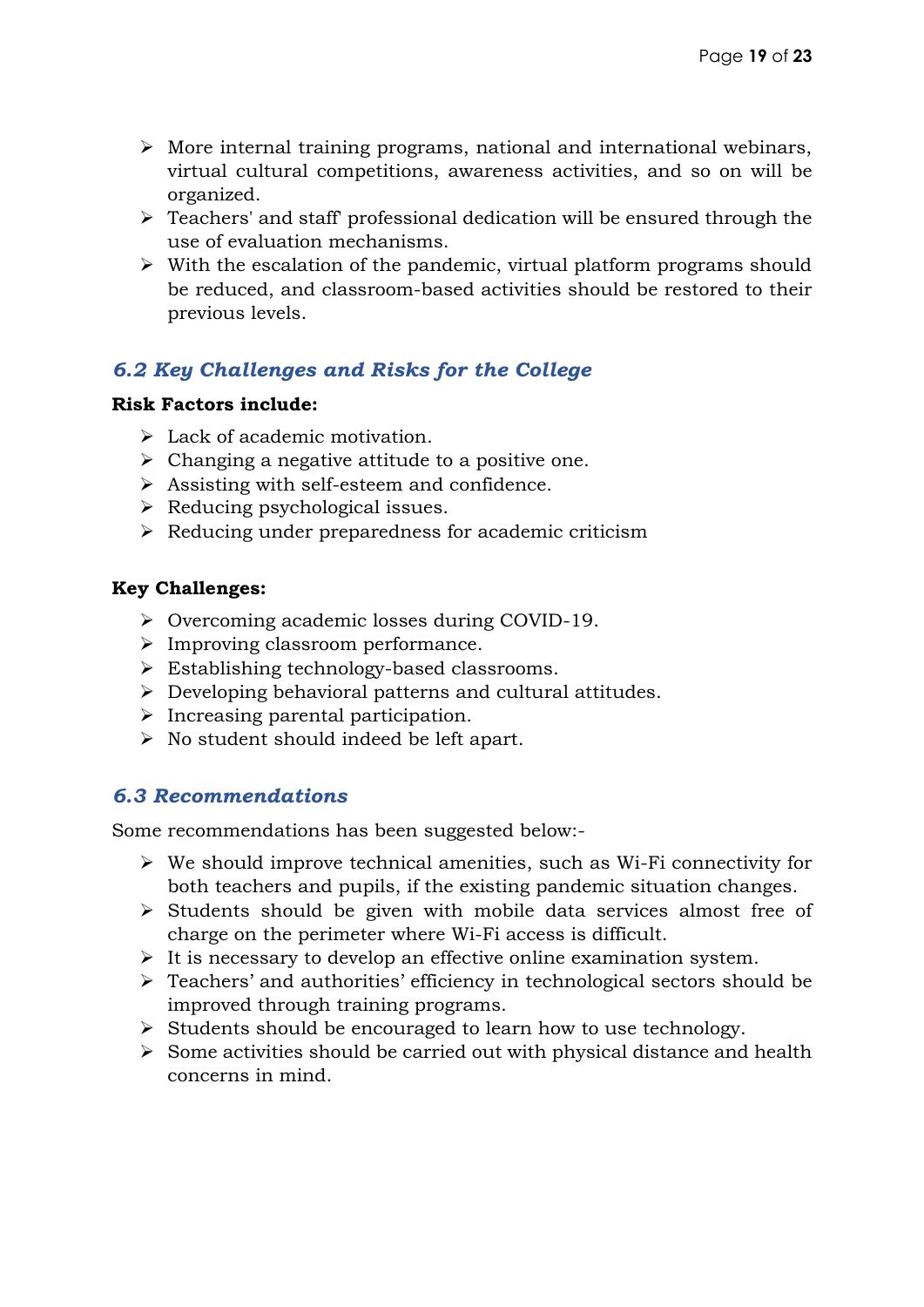# **Chapter 7: Photo Gallery**





**Principal of the college Shaheed Minar of the college**





**Class Room Computer Lab** 





**Computer Lab Computer Lab**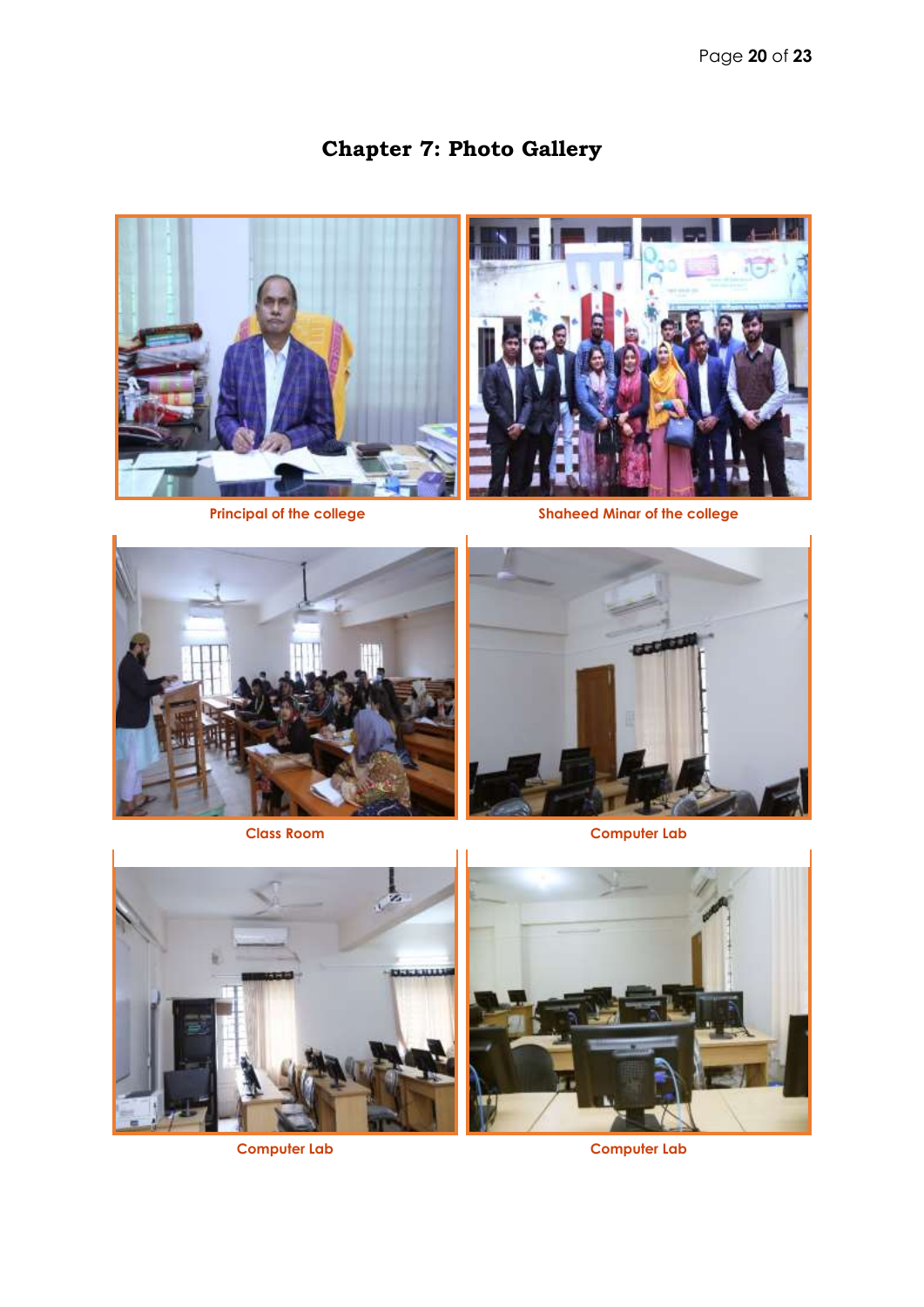

**CEDP Funded Air-Conditioning Equipment in the Laboratory CEDP Funded Air-Conditioning Equipment in the Laboratory**





**CEDP Funded Air-Conditioning Equipment in the Laboratory CEDP Funded Air-Conditioning Equipment in the Laboratory**







**CEDP Funded Air-Conditioning Equipment in the Laboratory CEDP Funded Air-Conditioning Equipment in the Laboratory**